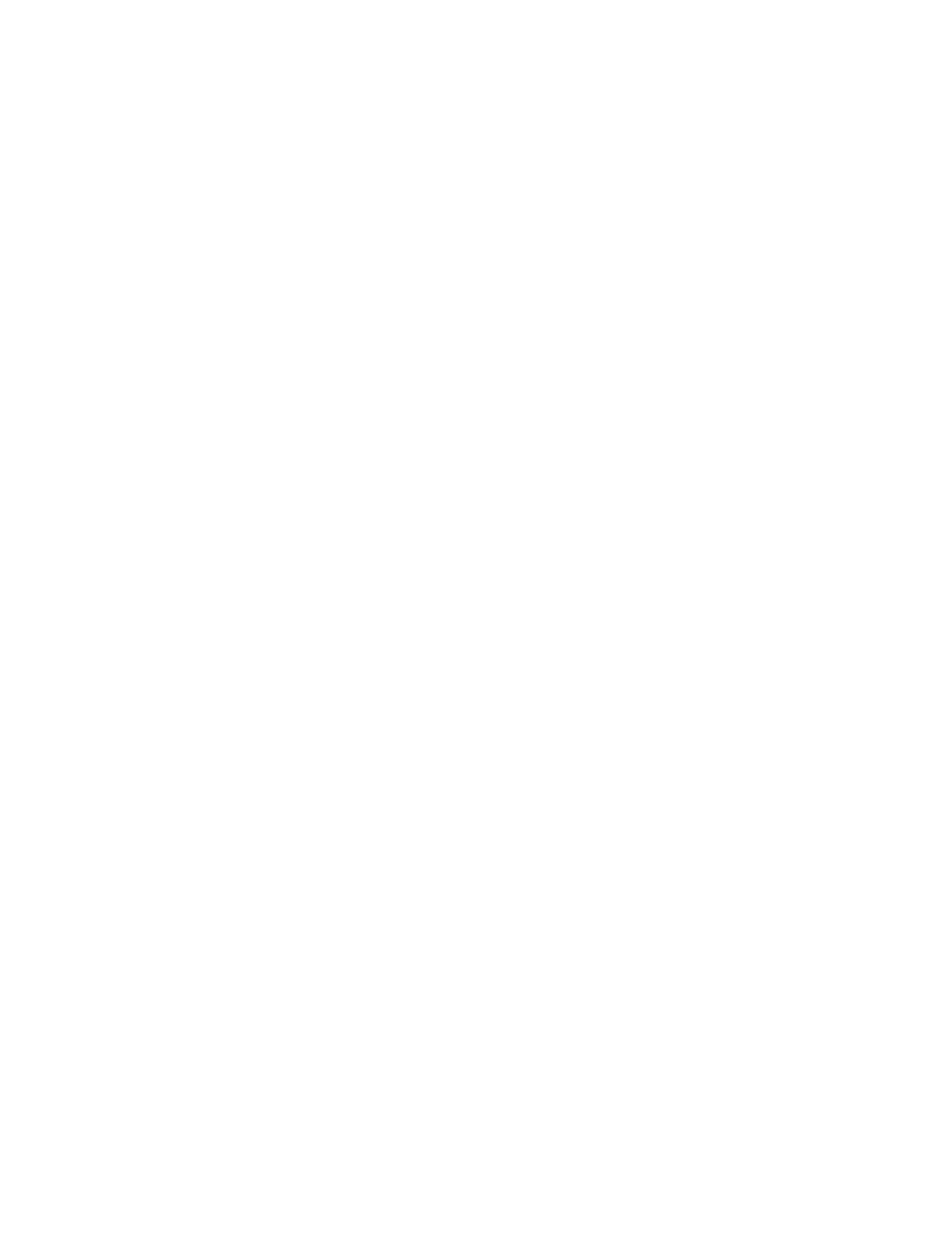# **IMPORTANT SAFETY INSTRUCTIONS**

- 1. Read these instructions.
- 2. Keep these instructions.
- 3. Heed all warnings.
- 4. Follow all instructions.
- 5. Do not use this apparatus near water.
- 6. Clean only with dry cloth.
- 7. Do not block any ventilation openings. Install in accordance with the manufacturer's instructions.
- 8. Do not install near any heat sources such as radiators, heat registers, stoves, or other apparatus (including amplifiers) that produce heat.
- 9. Do not defeat the safety purpose of the polarized or grounding-type plug. A polarized plug has two blades with one wider than the other. A grounding type plug has two blades and a third grounding prong. The wide blade or the third prong are provided for your safety. If the provided plug does not fit into your outlet. Consult an electrician for replacement of the obsolete outlet.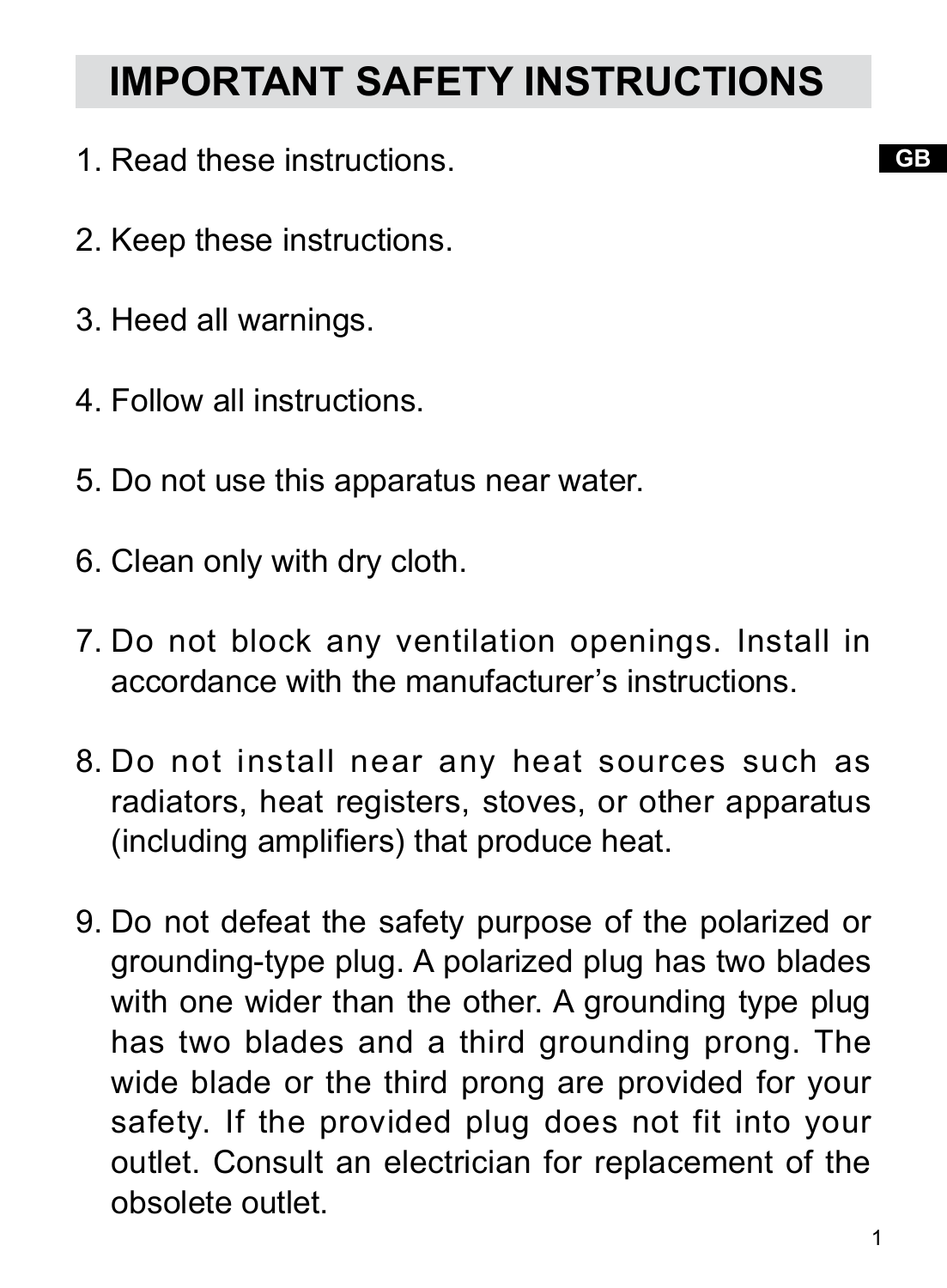- 10. Protect the power cord from being walked on or pinched particularly at plugs, convenience receptacles, and the point where they exit from the apparatus.
- 11. Only use attachments/accessories specified by the manufacturer.
- 12. Use only with the cart, stand, tripod, bracket, or table specified by the manufacturer, or sold with the apparatus. When a cart is used, use caution when moving the cart/apparatus combination to avoid injury from tip-over.



- 13. Unplug this apparatus during lightning storms or when unused for long periods of time.
- 14. Refer all servicing to qualified service personnel. Servicing is required when the apparatus has been damaged in any way, such as power-supply cord or plug is damaged. liquid has been spilled or objects have fallen into the apparatus, the apparatus has been exposed to rain or moisture, does not operate normally, or has been dropped.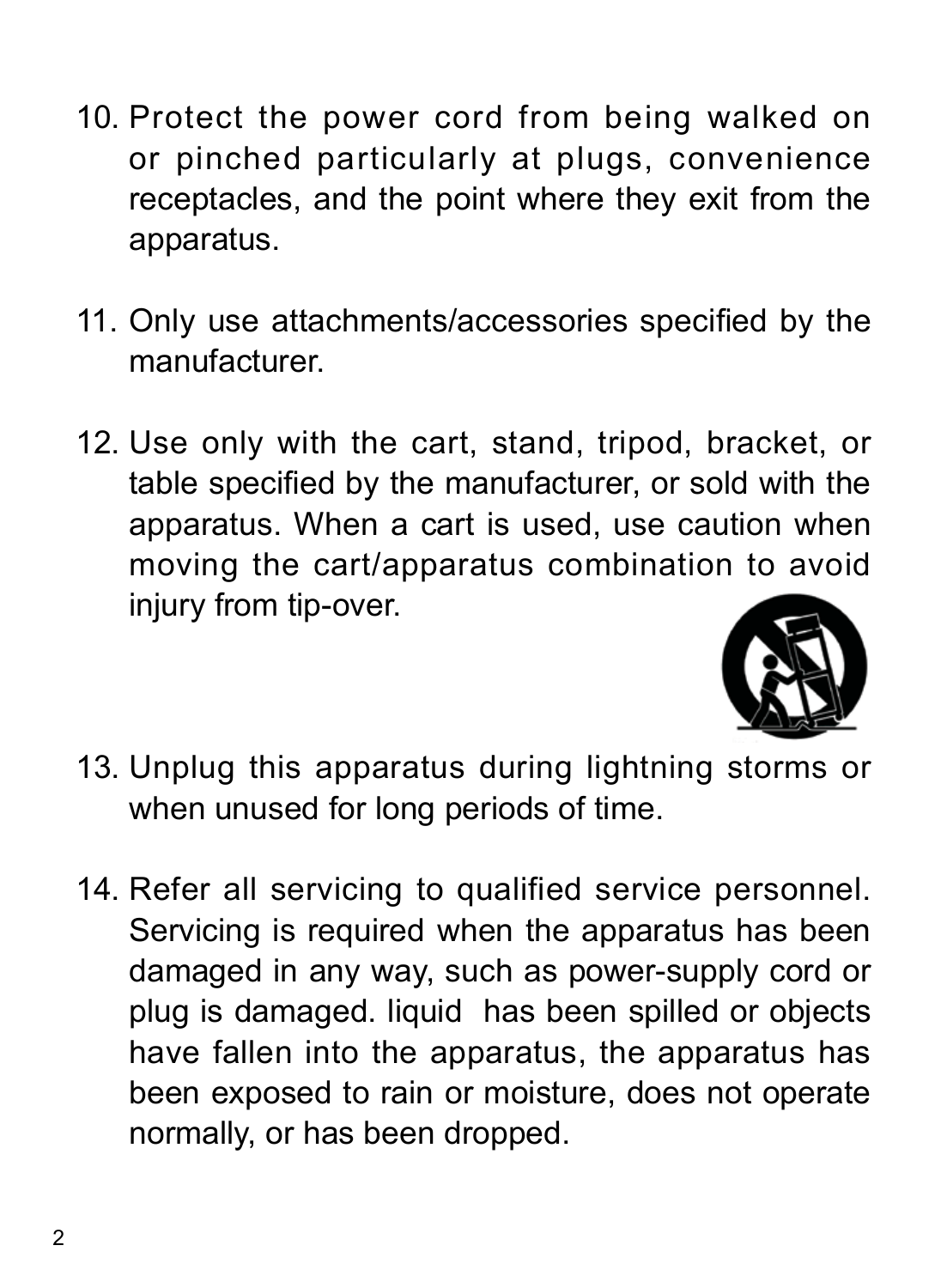- 15. To Reduce the Risk of Fire or Electric Shock, Do not Expose This Appliance To Rain or Moisture.
- 16. The Shock Hazard Marking and Associated Graphical Symbol is provided on the rear of unit.
- 17. Apparatus shall not be exposed to dripping or splashing and no objects filled with liquids, shall be placed on the apparatus.
- 18. Excessive sound pressure on ear-and headphones could impair the hearing ability. Higher setting that idle on the equalizer leads to higher signal voltages on the output for ear and headphones.
- 19. The power plug should be close to the radio, and easy to be approached that during the emergency, to disconnect the power from the radio, just unplug the power plug from the AC power slot.
- 20. Where the MAINS plug or an appliance coupler is used as the disconnect device, the disconnected device shall remain readily operable.

3

**GB**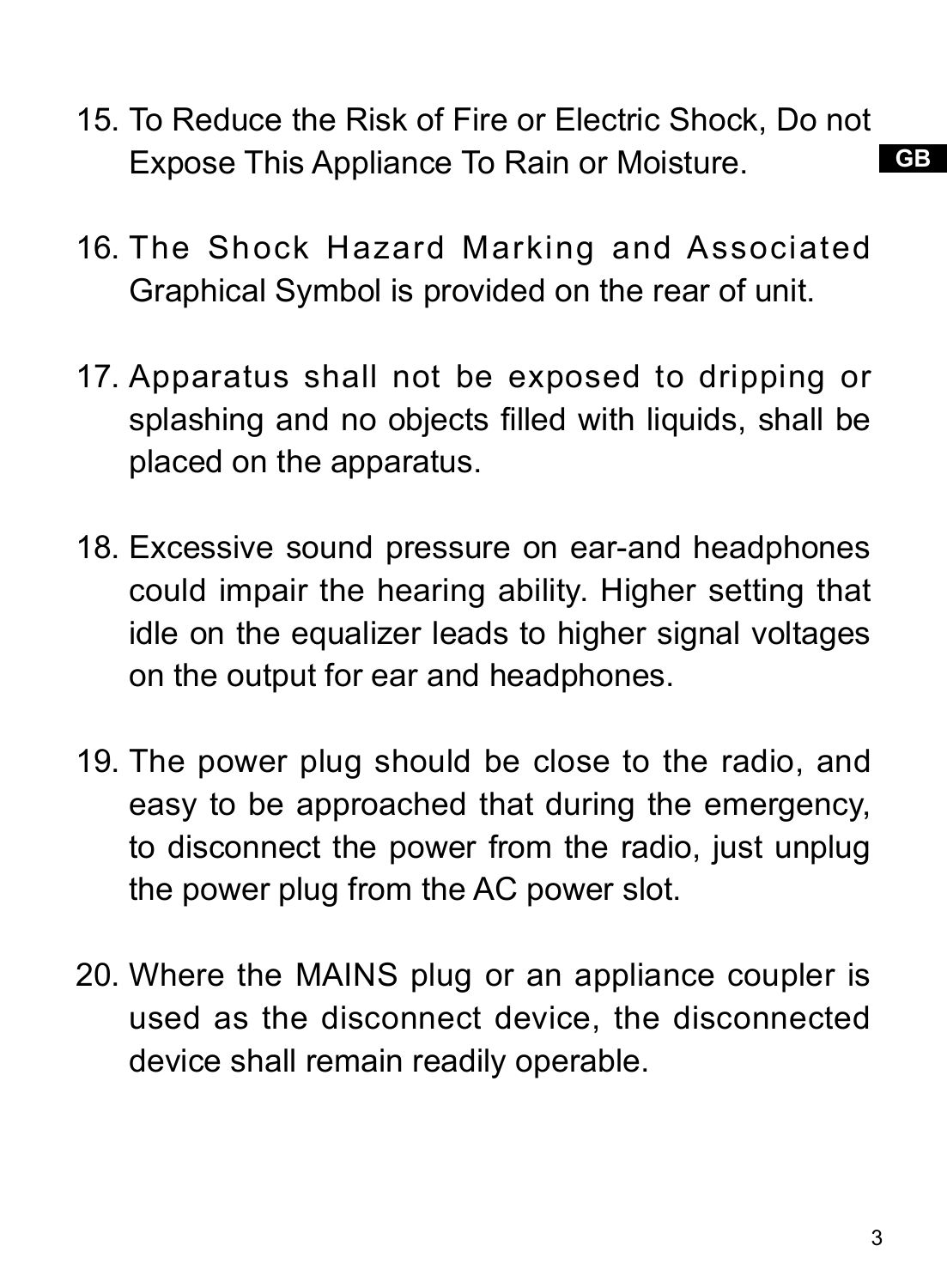21. The batteries shall not be exposed to excessive heat such as sunshine, fire or the like.

### *IMPORTANT NOTE:*

To comply with the FCC RF exposure compliance requirements, no change to the antenna or the device is permitted. Any change to the antenna or the device could result in the device exceeding the RF exposure requirements and void user's authority to operate the device.

### **CAUTION:**

These servicing instructions are for use by qualified service personnel only. To reduce the risk of the electric shock, do not perform any servicing other than that contained in the operating instructions unless you are qualified to so.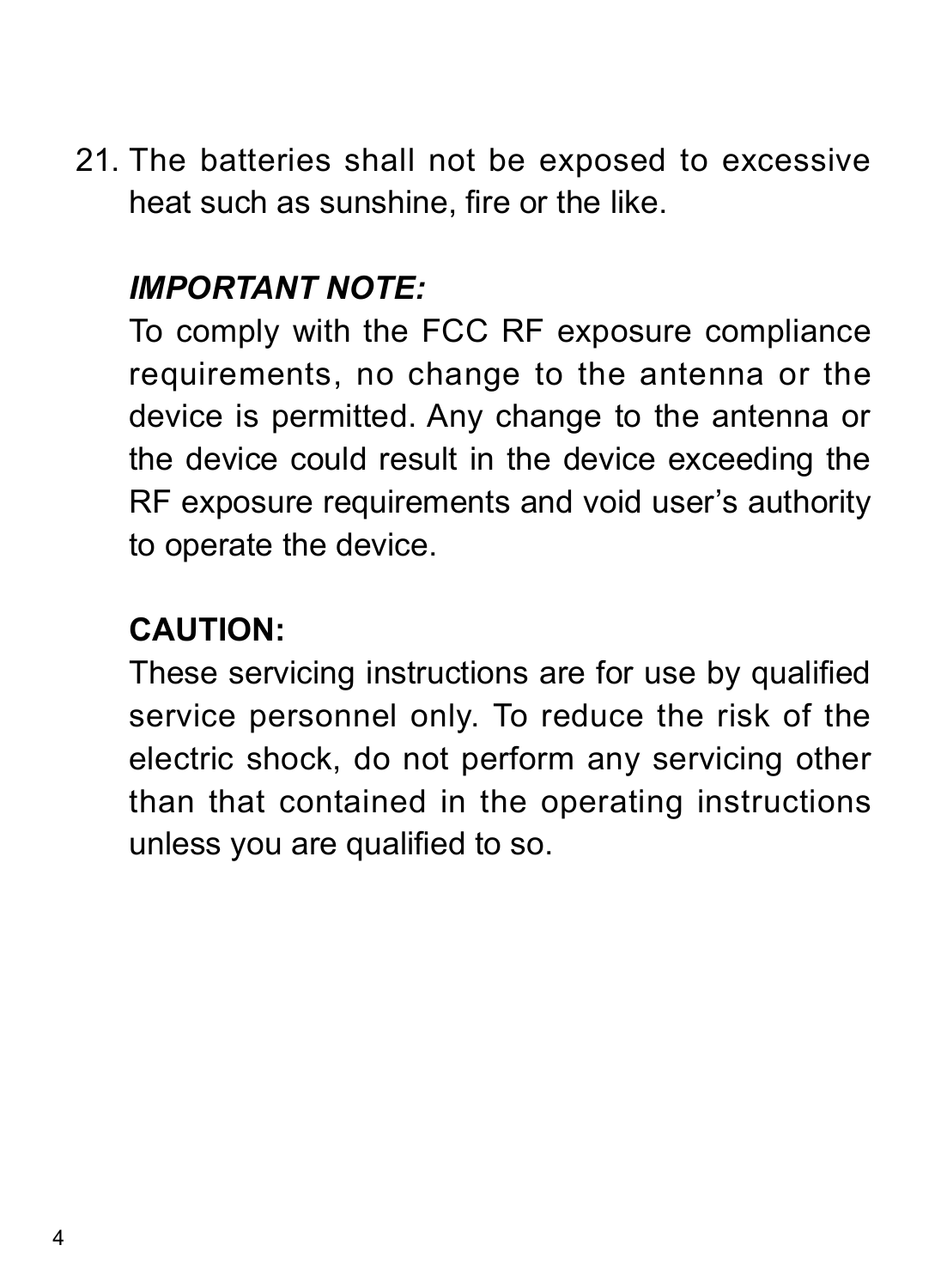# **Introduction**

**GB** The Sangean ATS-405 world band digital tuning receiver provides the following range of features:

Professional digital multi-band world receiver

Full shortwave 14 meter bands

Five tuning methods-direct frequency access, auto scan, manual tuning, memory recall and rotary tuning

ATS (Auto Tuning System)-auto scan and preset stations

Shortwave meter band selection

148 station presets

2 alarm timers by buzzer and radio

Real time clock

Adjustable sleep timer

Tone control (Music/Normal/News)

1 kHz fine tuning

Squelch function adjusts the receiving threshold and eliminate weak transmissions

Easy to read LCD display with backlight

Eco-friendly recharging function with LED indicator

Stereo/mono switch

Lock switch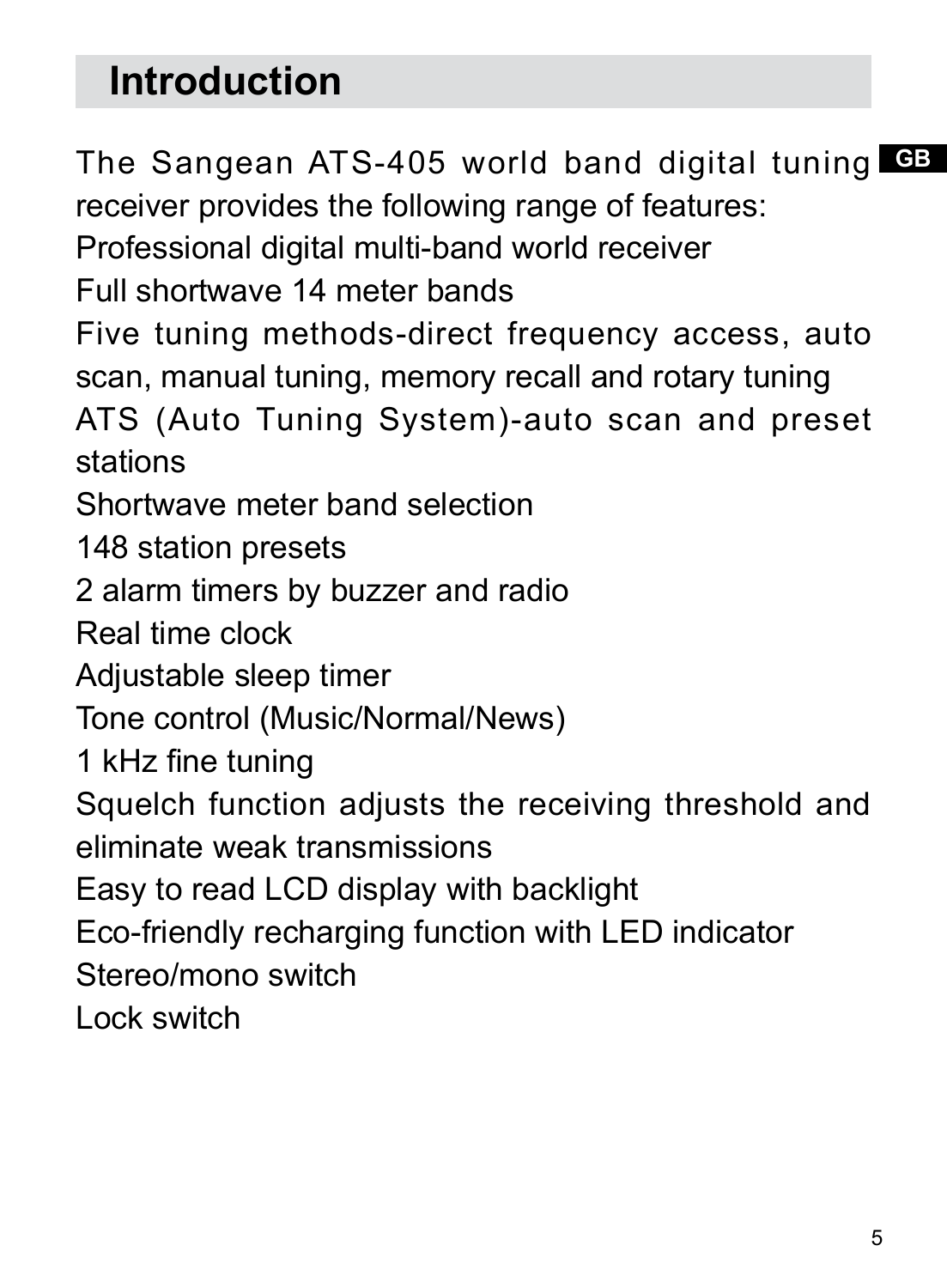# **Controls**

- $\bigcirc$  Display backlight illumination
- 2) Loudspeaker
- LCD display 3
- 4) Preset 1 and Squelch button
- $5)$  Preset 2 and Tuning mute button
- $\scriptstyle\rm \odot$  Preset 5 and tuning step selection button
- $\mathcal{D}% _{k}(G)$  Preset 3 and software mute button
- Charging indicator 8
- 9) Power and sleep timer button
- 10 Band width adjustment and buzzer alarm setting button
- $\mathfrak{\textup{1}}$ ) Local/DX selection and radio alarm setting button
- Display button 12
- Menu and Fine tune button 13
- $\mathbb{Q}$  Preset 6 and AGC control button
- 19 16 Tuning Up/Down control button
- $\mathfrak{D}% _{k}(G)$  Preset 9 and display illumination time adjustment
- $\mathfrak I$ 8 Frequency input, time set and enter button
- Preset delete button 19
- Preset 8 and 12/24 hour format selection button 20
- වා Memory button
- Preset 7 and RDS CT function button 22
- Memory page 23
- 24 Shortwave meter band selection and ATS (Auto Tune System) execution button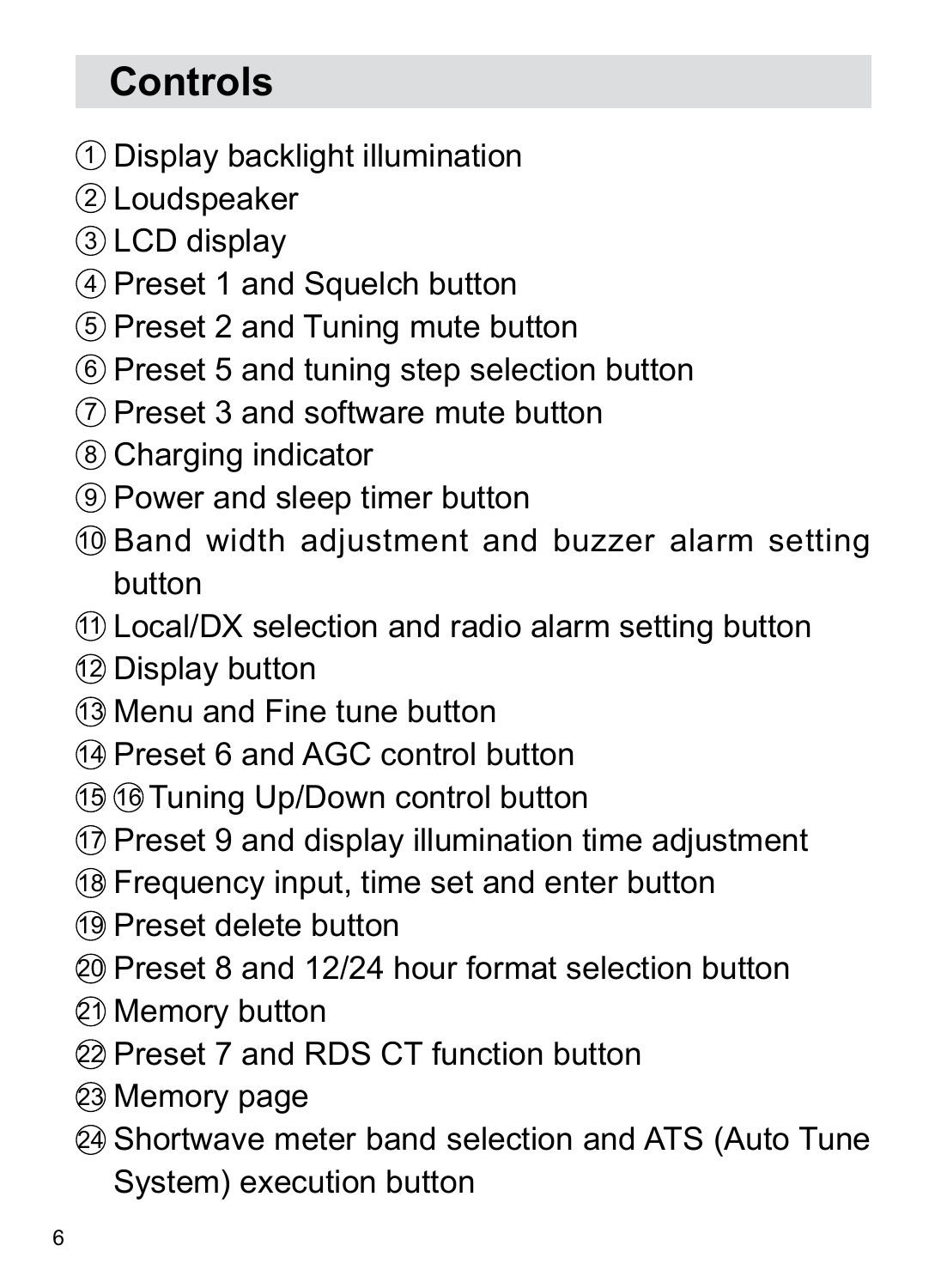**GB** Preset 4 and MW tuning step selection

දිම Radio button selection

ව) FM stereo/mono selection

Headphone socket

AC IN socket of supplied power adapter

Tone control (News/Normal/Music)

Volume control

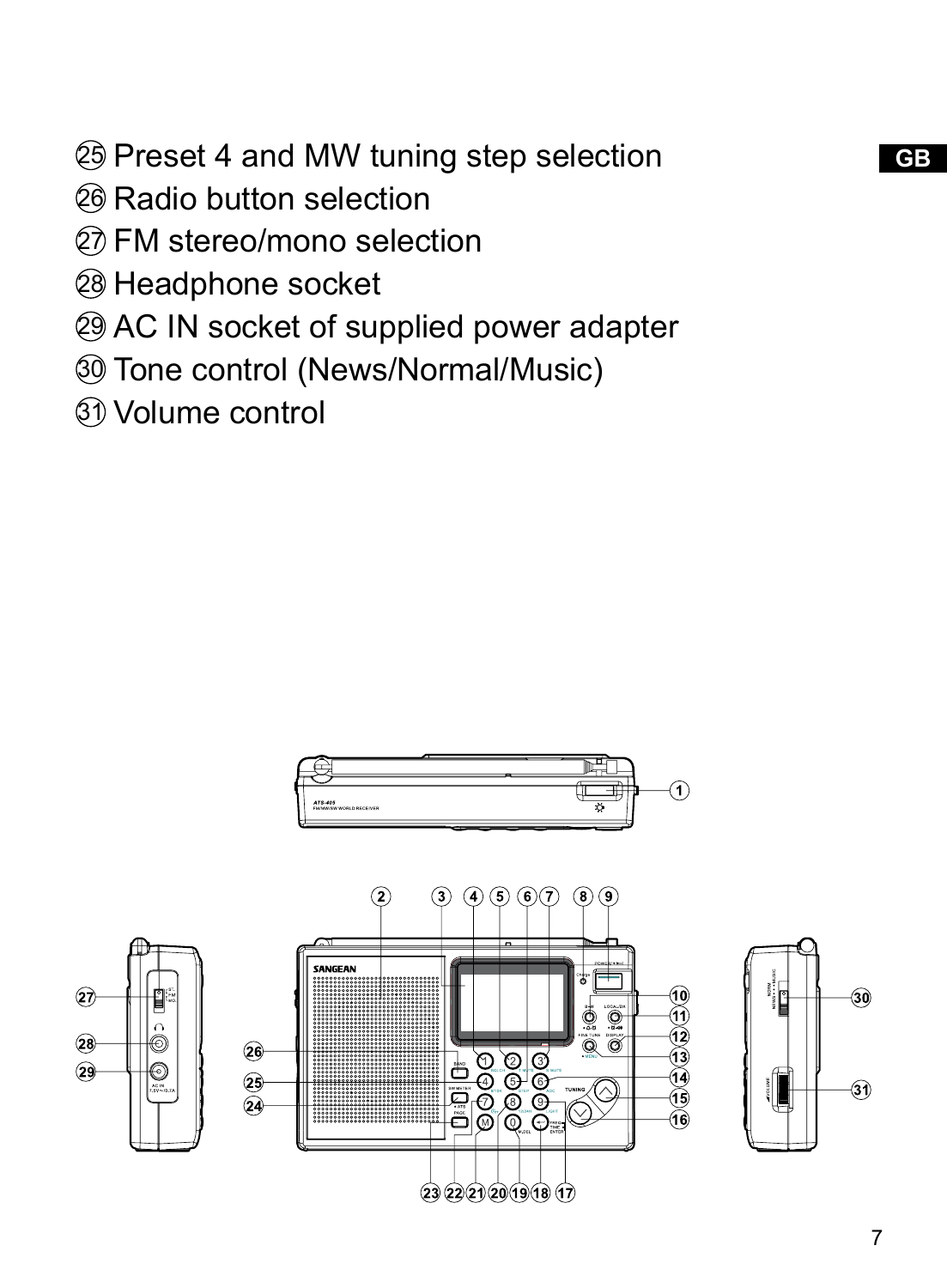# **Controls**

- Charge On/Off selection 32
- Lock switch 33
- Foldable stand 34
- Telescopic antenna 35
- Battery compartment 36
- $\mathfrak{D}% _{T}=\mathfrak{D}_{T}\!\left( a,b\right) ,\ \mathfrak{D}_{T}=\mathfrak{D}_{T}\!\left( a,b\right) ,$

# **LCD display Icons**

- <sup>A</sup> Battery power indicator
- B RDS clock time
- C Fine tune status
- D Sleep timer and snooze
- E Auto Tuning System (ATS) execution
- F HWS Buzzer wake up
- G Radio wake up
- $\boxplus$  Shortwave meter band
- $\mathbb D$  Squelch ON  $\;$
- J Signal level
- $\boxtimes$  Key locked
- $\mathbb D$  Soft Mute status
- M Menu
- $\mathbb D$  Frequency unit
- DX/Local status O
- $\mathop{\mathbb{P}}$  Band width
- Memory page selection Q
- $\mathop{\mathbb{R}}$  Frequency and Time display
- $\mathbb S$  Radio band
- <sup>T</sup> FM stereo indicator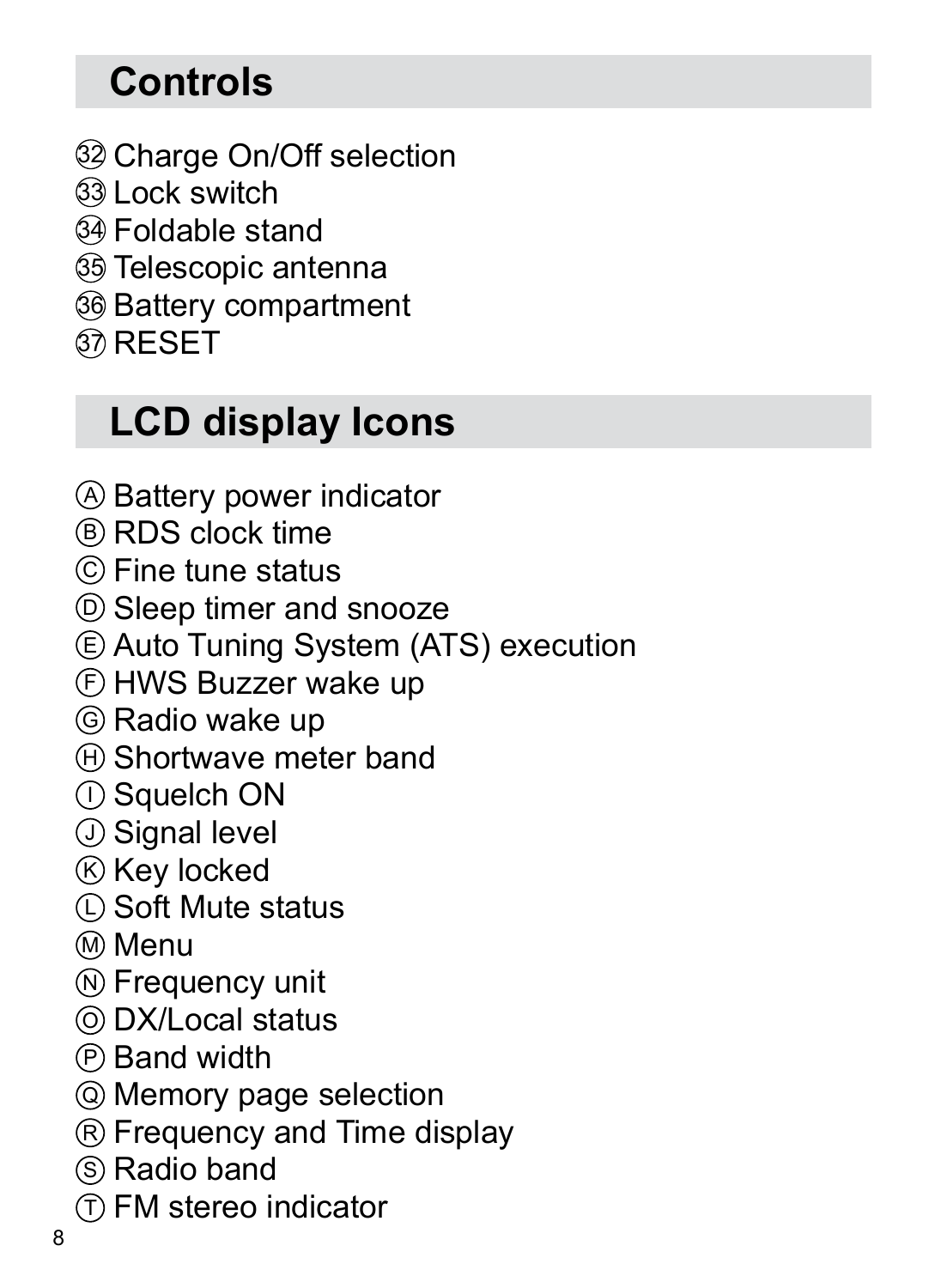



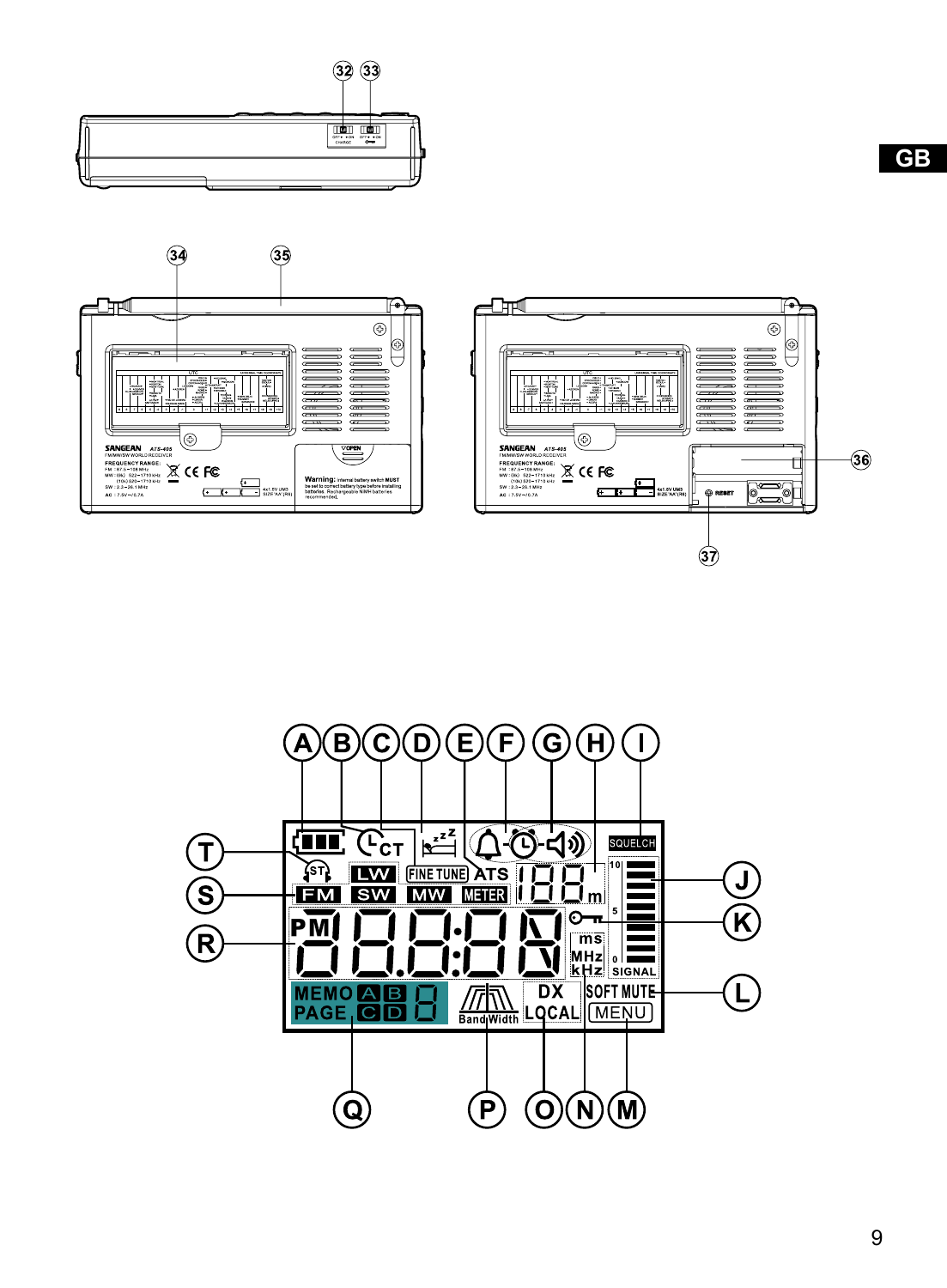# **Power Supply**

The ATS-405 operates on 4 x UM-3 (AA Size, LR6) batteries also powered by external AC power adapter of 7.5V/0.75A (supplied) or external DC power adapter of 7.5V/0.75A with center pin positive for China and Taiwan (supplied).

Press and remove battery cover in the direction indicated by the arrow on the cover. Insert 4 x UM-3 (AA size, LR6) batteries with polarity shown on the radio cabinet. Slide battery cover back into place in direction of arrow until case snaps into place.

Batteries is to be replaced when battery power level indicator drops or display flashes empty battery level.

Replace the batteries as soon as possible though the receiver equips with a super capacitor for memory and time back up.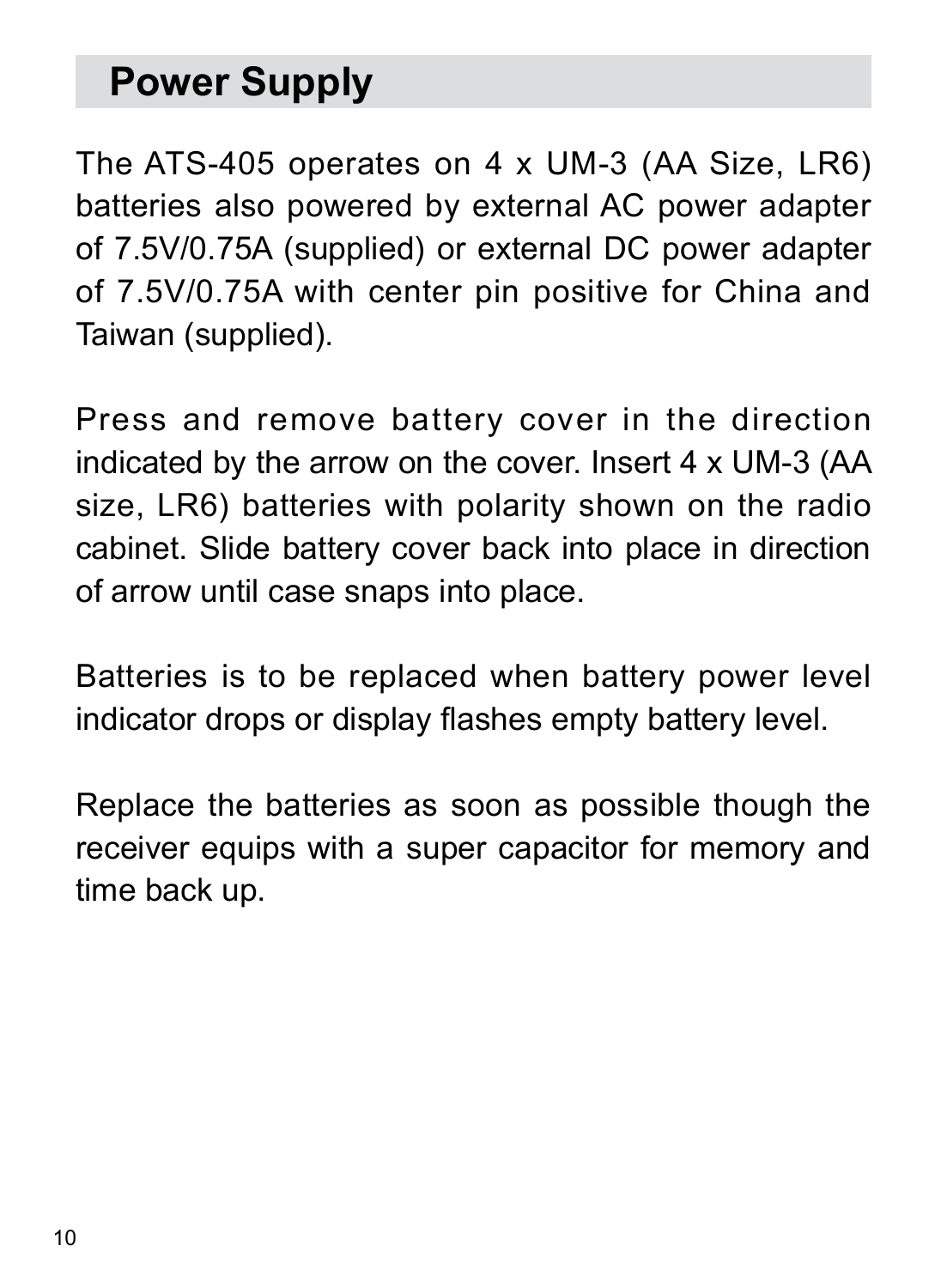## **Battery operation using rechargeable batteries**

- 1. Remove the battery cover on the back of the unit by sliding the cover in the direction of the arrow.
- 2. Slide the CHARGE switch located in the bottom side of radio to ON position.
- 3. Insert four Rechargeable UM-3 (AA size, LR6) batteries into the battery compartment. Take care to ensure all batteries are inserted with the correct polarity as shown on the back of the radio. The radio is designed to be used with Nickel Metal Hydride (NiMH) rechargeable batteries.
- 4. Plug the mains adaptor into your radio and then plug the adaptor into the mains.
- 5. The battery charging LED will flash red indicating batteries are charging. Batteries will be fully charged in around 7 hours depending on battery capacity. The charge LED shows a steady red when the battery charging is completed.

#### 11 *● Important: when using rechargeable batteries the battery switch must be placed in the ON position.*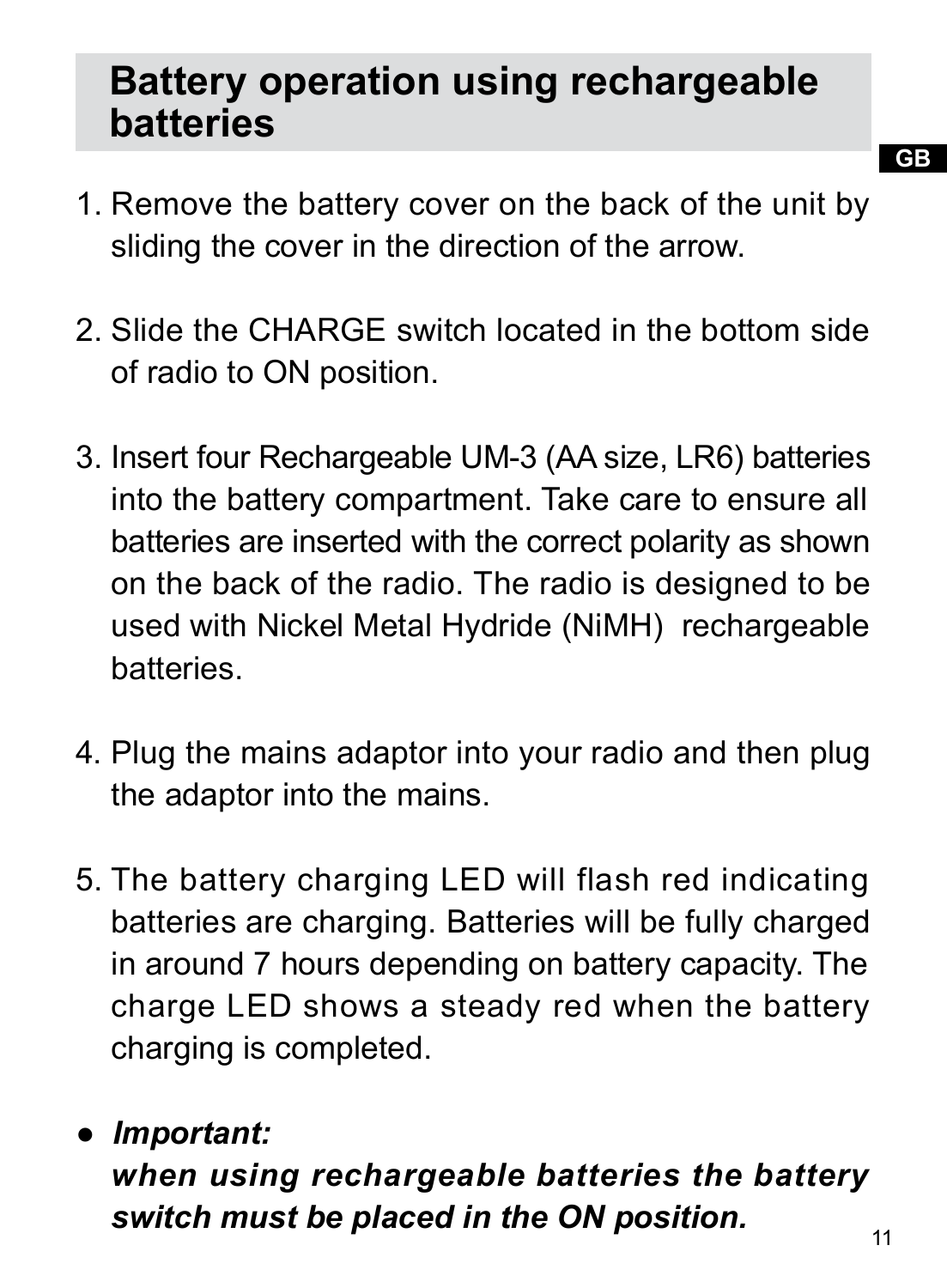### *Batteries will only be charged when the radio is switched off and connected to the AC adaptor.*

 *IF the radio is not to be used for any extended period of time it is recommended that the batteries are removed from the radio.*

 *The batteries should not be exposed to excessive heat such as sunshine, fire or the like. After use, disposable batteries should if possible be taken to a suitable recycling centre. On no account should batteries be disposed of by incineration*

#### **Note:**

Do not use a mix of old and new rechargeable batteries. Do not use a mix of full and empty rechargeable batteries.

Do not use batteries that have a different mAh capacity Do not use damaged or leaking batteries

#### **Note:**

Duration for charging your battery fully can be varied according to the battery capacity. Higher capacity batteries requires longer charging time.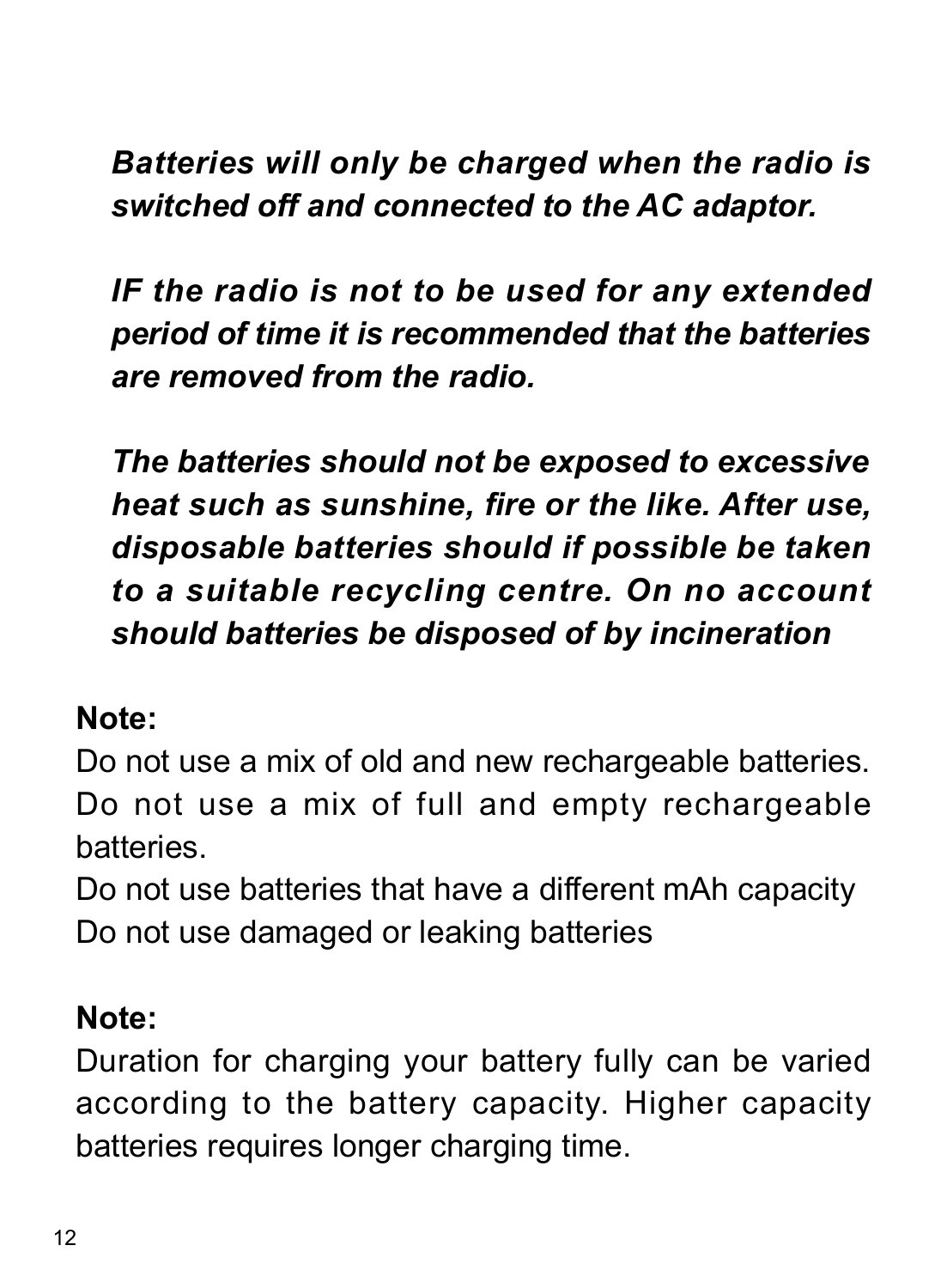## **Battery operation using non-rechargeable batteries**

If you use non-rechargeable batteries, before replacing the batteries make sure the CHARGE switch located in the bottom side of radio to OFF position and follow above instructions to install and replace batteries.

# **Setting clock time**

1. When the radio is switched off, press and release Time set button 18, display will show -:--, Use numbered button 0-9 to enter clock time then press Time set button again to complete time setting. Second will start on the display.

# **Setting the alarm timer**

ATS-405 equips with two alarm timers-alarm by radio and alarm by buzzer.

The alarm can be set when the radio is power on or off. If the radio is on, press DISPLAY button to display time mode for alarm setting.

13

**GB**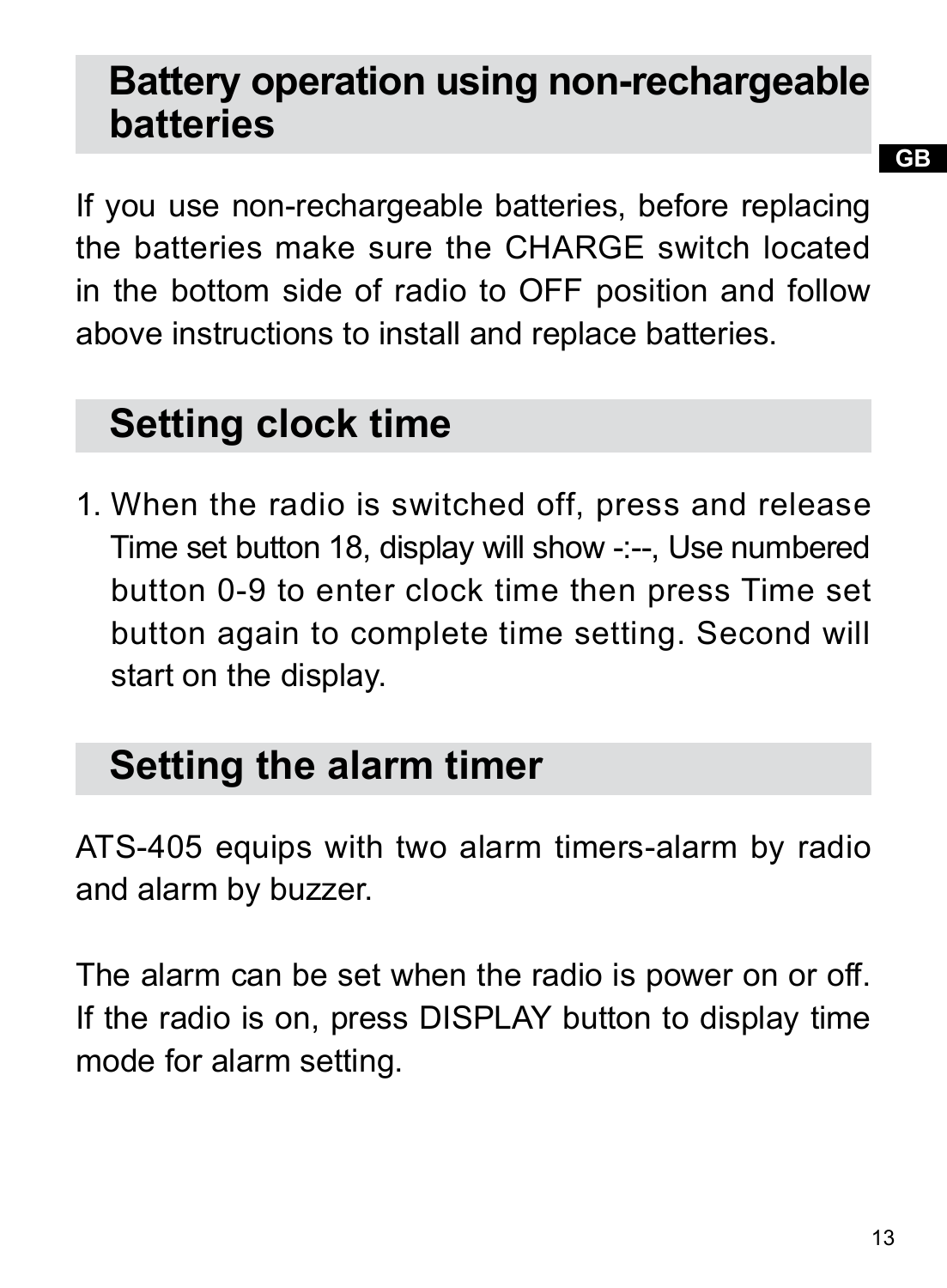#### **a. alarm by buzzer**

Press and release buzzer alarm button, display will flash the last alarm time set and buzzer alarm icon. Press the numeric buttons to set the alarm time then press ENTER button to complete buzzer alarm time setting. Display will show buzzer alarm icon and back to the real time status after a few seconds.

To cancel the buzzer alarm setting, press and hold buzzer alarm button until a beep sounds. Display buzzer alarm icon will disappear and buzzer alarm setting is then cancelled.

When the alarm is on, press POWER button to turn off the alarm for 24 hours. The buzzer alarm will last for one hour if not turned off pressing the POWER button.

You can enable the buzzer alarm again by pressing and holding buzzer alarm button until a beep sounds, display will appear buzzer alarm icon indicating buzzer alarm is set.

#### **b. alarm by radio**

Tune the radio to the required radio station before setting the radio alarm. Adjust the volume control to make sure the volume level is big enough to wake you up.

Press and release radio alarm button then follow the procedures of setting buzzer alarm to set and cancel the radio alarm.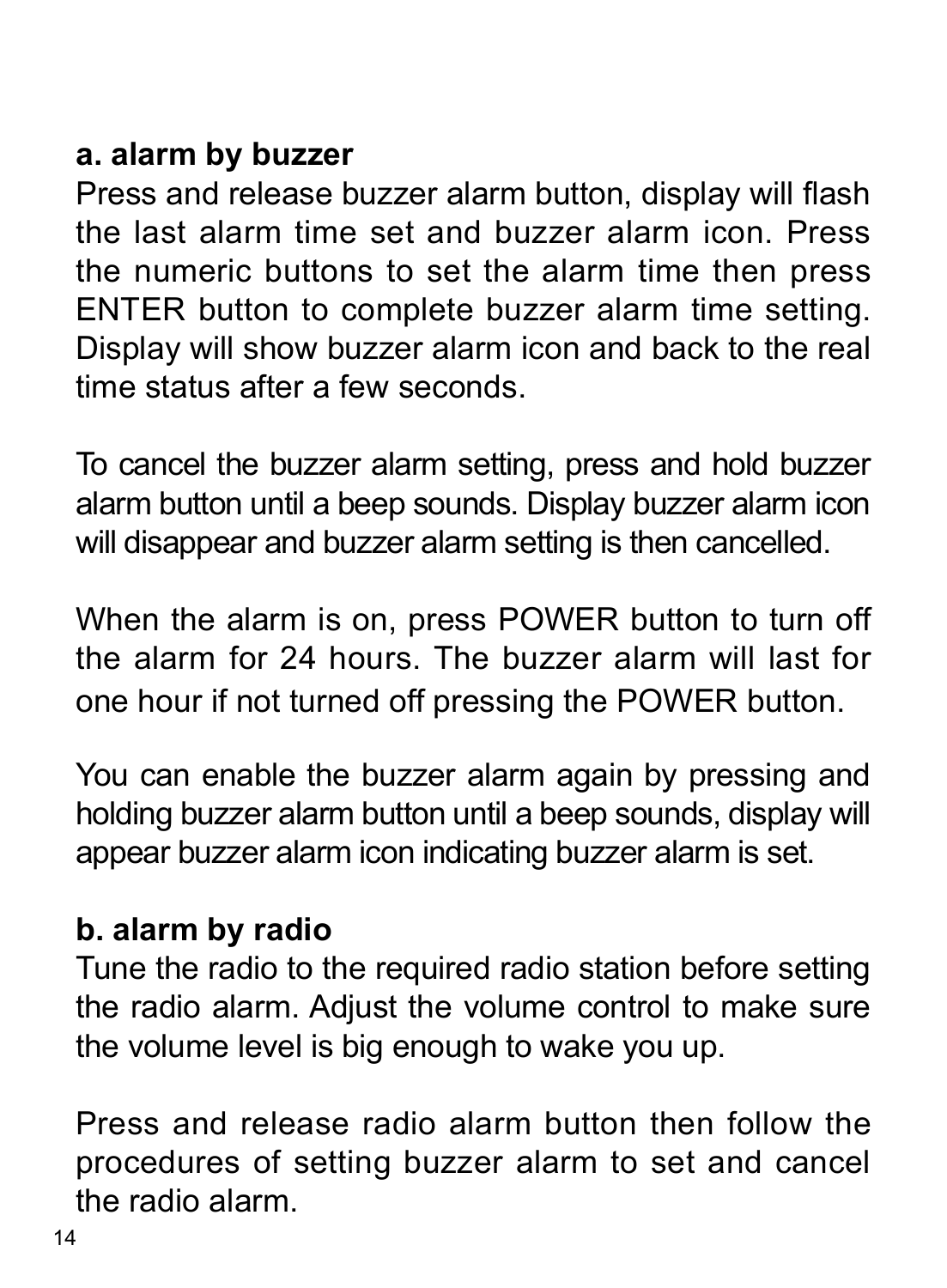## **Snooze**

When the alarm is on, press any buttons except <sub>GB</sub> POWER button to be in Snooze function for an interval of 5 minutes before pressing POWER button to turn it off. Display will flash Snooze and alarm icons.

## **Setting the sleep timer**

Sleep timer allows the listener to set radio auto-shut off time from 120 to 15 minutes. Press and hold Power/ sleep timer button, display will flash sleep timer icon and cycle through 120 to 15 minutes. Release the button when desired shut off time is reached. Radio will remain on for selected length of time.

To cancel the sleep timer, simply press Power/sleep timer button again.

## **Radio operation**

There are three waveband selection by pressing BAND button

| Waveband Frequency | coverage                                  | Aerial type                                                                      |
|--------------------|-------------------------------------------|----------------------------------------------------------------------------------|
| <b>IFM</b>         | 87.50-108 MHz<br>76-108 MHz<br>64-108 MHz | Telescopic<br>Fully extend the aerial,<br>angle and<br>rotate for best reception |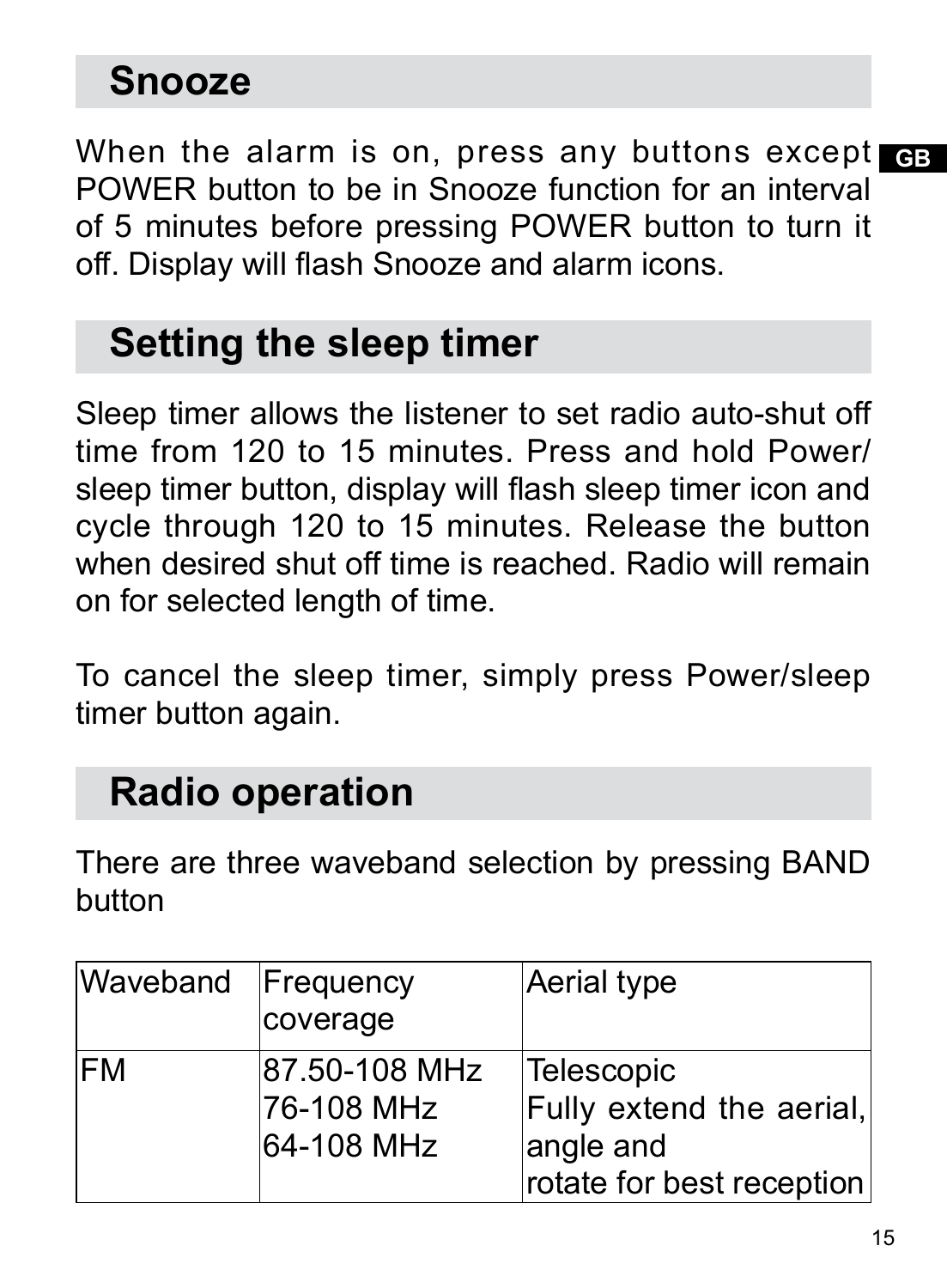### **Note:**

FM frequency coverage varies from different market.

| MW (AM)   | 520-1710 kHz  | Internal bar antenna        |
|-----------|---------------|-----------------------------|
|           | 522-1710 kHz  | Rotate for best reception   |
|           |               |                             |
| <b>SW</b> | 2.3-26.10 MHz | Telescopic                  |
|           |               | Fully extend the aerial for |
|           |               | best                        |
|           |               | reception                   |

## **Tune the radio**

There are five tuning methods for this radio.

### **1. ATS-Auto Tuning System**

This system automatically scan and preset the received stations in the order of signal strength,.i.e. best reception station will be preset at Preset 1 of PAGE A and so on. ATS function is only available in the FM and MW bands, shortwave band is not available for ATS function.

To start ATS, turn on the radio, selected required MW or FM band by pressing BAND button. Press and hold ATS button for more than 2 seconds until a beep sounds, radio will automatically scan and preset the received stations in the order of signal strength.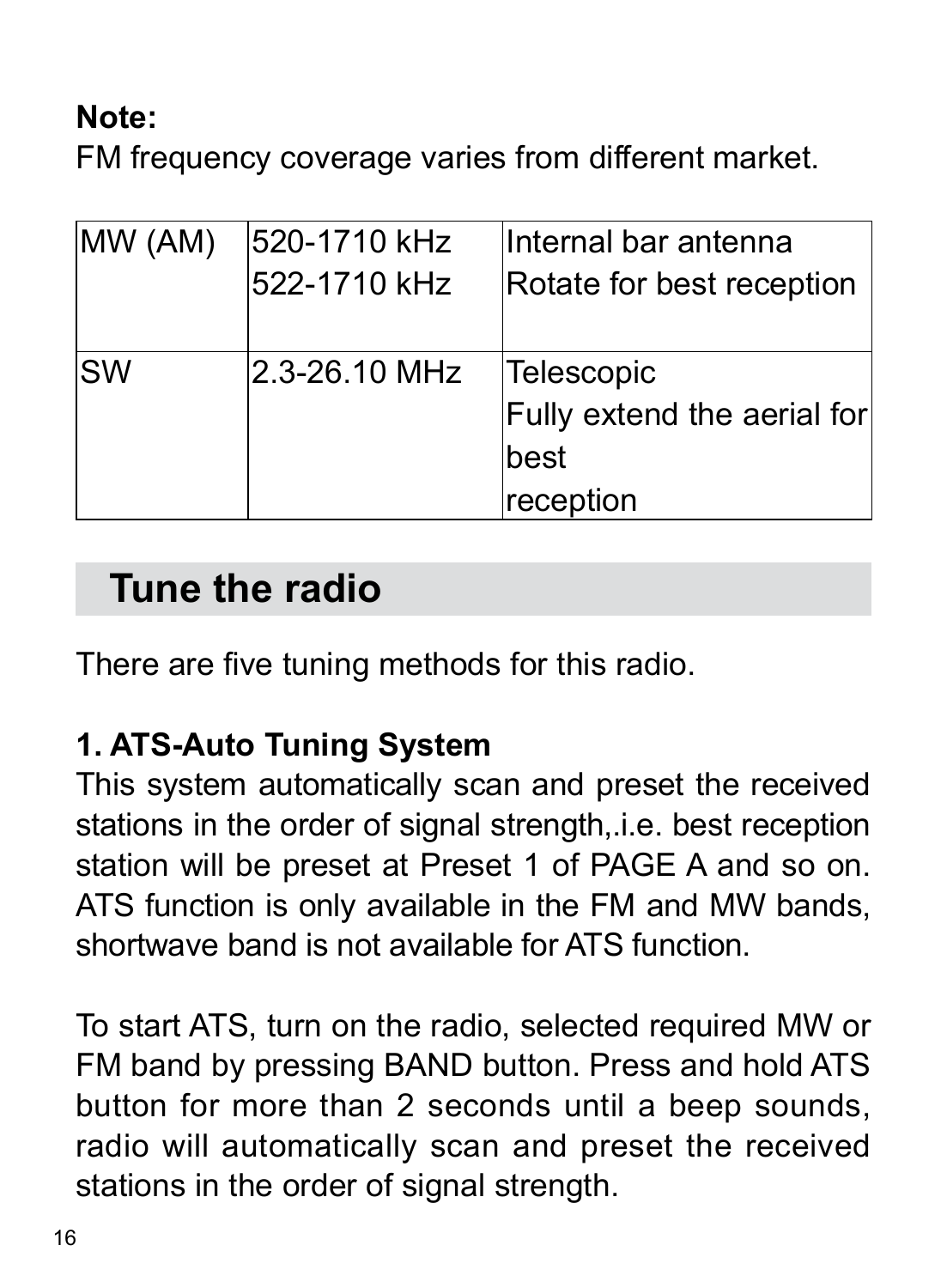band and each page covers 9 preset stations. When the GB There are 4 pages of preset memory each FM and MW ATS is completed, a beep will sound and radio will stop at strongest station within your area, To recall the preset station, press the PAGE button to allocate Page A to D, then press the preset numeric button.

## **2. Direct Tuning using the numerical key pad (0-9)**

If you know the radio station frequency, select required MW, FM or SW band by pressing BAND button then press FREQ button, display will show--.-and flash selected wave band, using the numerical key pad 0-9 to enter the station frequency. Press the ENTER button to select the frequency.

Example, for FM band 103.30 MHz, first select FM band, then press FREQ then the numerical button 1, 0, 3, 3. Press ENTER button to select the frequency.

#### **3. Manual tuning using Tuning Up and Down button**

Turn on the radio, select a waveband by pressing BAND button. A single press on either the Tuning UP or Down button will change the frequency Up or down.

#### **4. Scan tuning**

Press and hold the Tuning UP or Down button will automatically scan station frequency and stop when a station is found.

17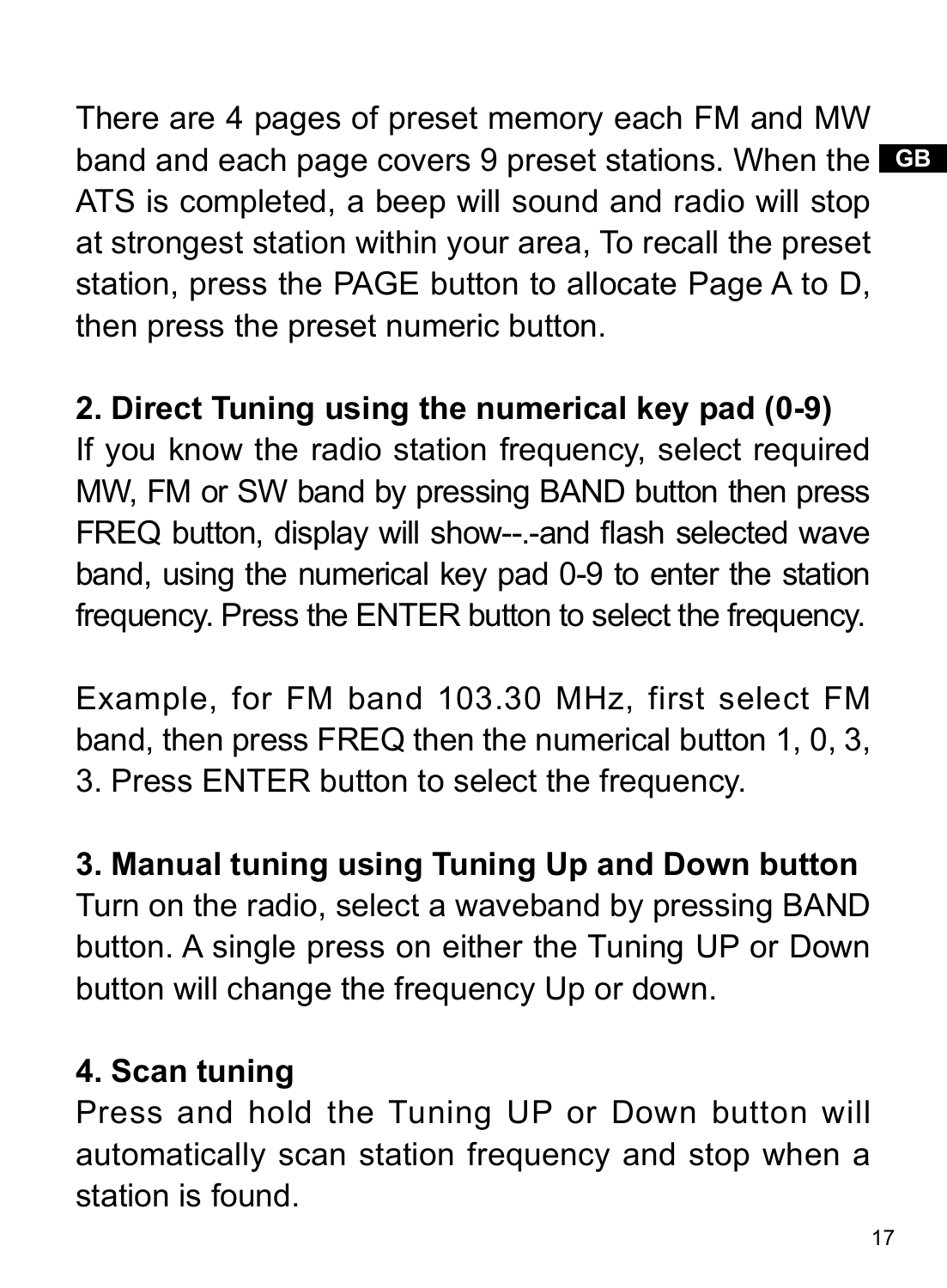Turn on the radio and select a waveband by pressing BAND button. Press and hold either the Tuning UP or Down buttons for more than half a second to commence scan tuning. The radio will scan the station frequency and stop automatically each time if finds an active station. When the waveband end is reached, the radio will beep and continue tuning from the opposite waveband end.

### **5. Memory recall stations**

You can store up to 108 preset station, 36 preset each on MW/FM/SW band. To store a station in preset memory, proceed as below.

- a. Turn on by radio by pressing Power button
- b. Tune to desired station using one of the previously described tuning methods.
- c. Press the Memory button M, the memory symbol together with suggested memory page and preset number will flash for a few seconds.
- d. Selected the required preset page A to D by pressing PAGE button and preferred preset number (1-9). Display will flash the page and memory you select. Display will show----, if the selected preset is empty. Display will show previous stored station if preset has been used.

Press the ENTER button to complete preset setting.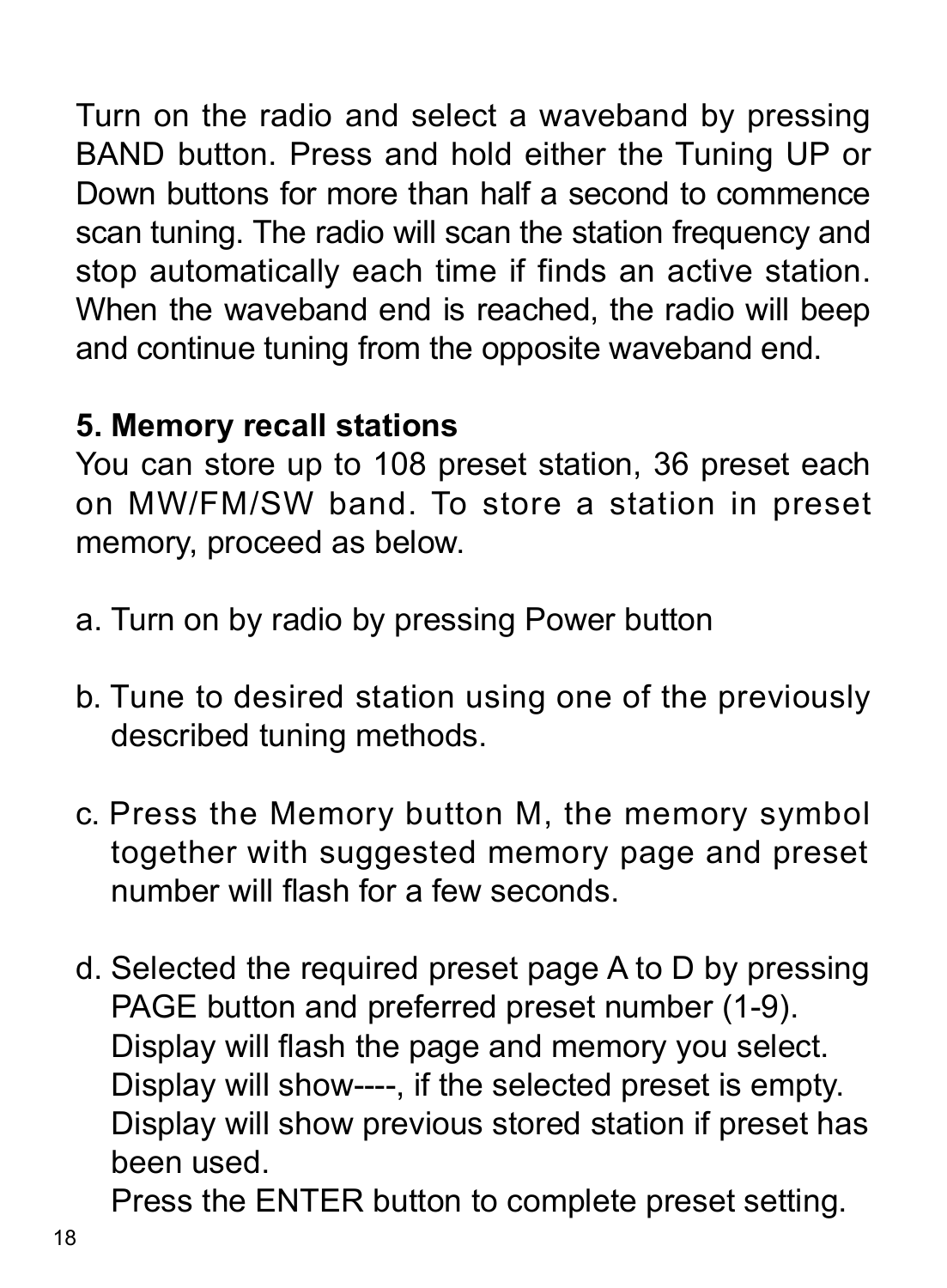### **Note:**

**GB** the original memory preset will be overwritten by the new station if the selected preset already stored a station.

- e. To recall a station in memory, turn on the radio and select a waveband by pressing BAND button. Press PAGE button to select stored page then the numeric button 1-9 corresponding to the preset memory. The radio will instantly tune to the station and display will show its frequency and memory location.
- f . To delete station in memory

 Recall the station you like to delete, press the memory button M, display will flash memory page and preset number. Press M. DEL button 0, radio will beep and display will appear dEL indicating the selected preset station has been deleted.

g. To exchange station positions in memory To move a preset station to another preset station. Press Memo button M, preset position will flash. Press the new desired station by selecting page and preset number. A beep will sound indicating memory position has been swapped.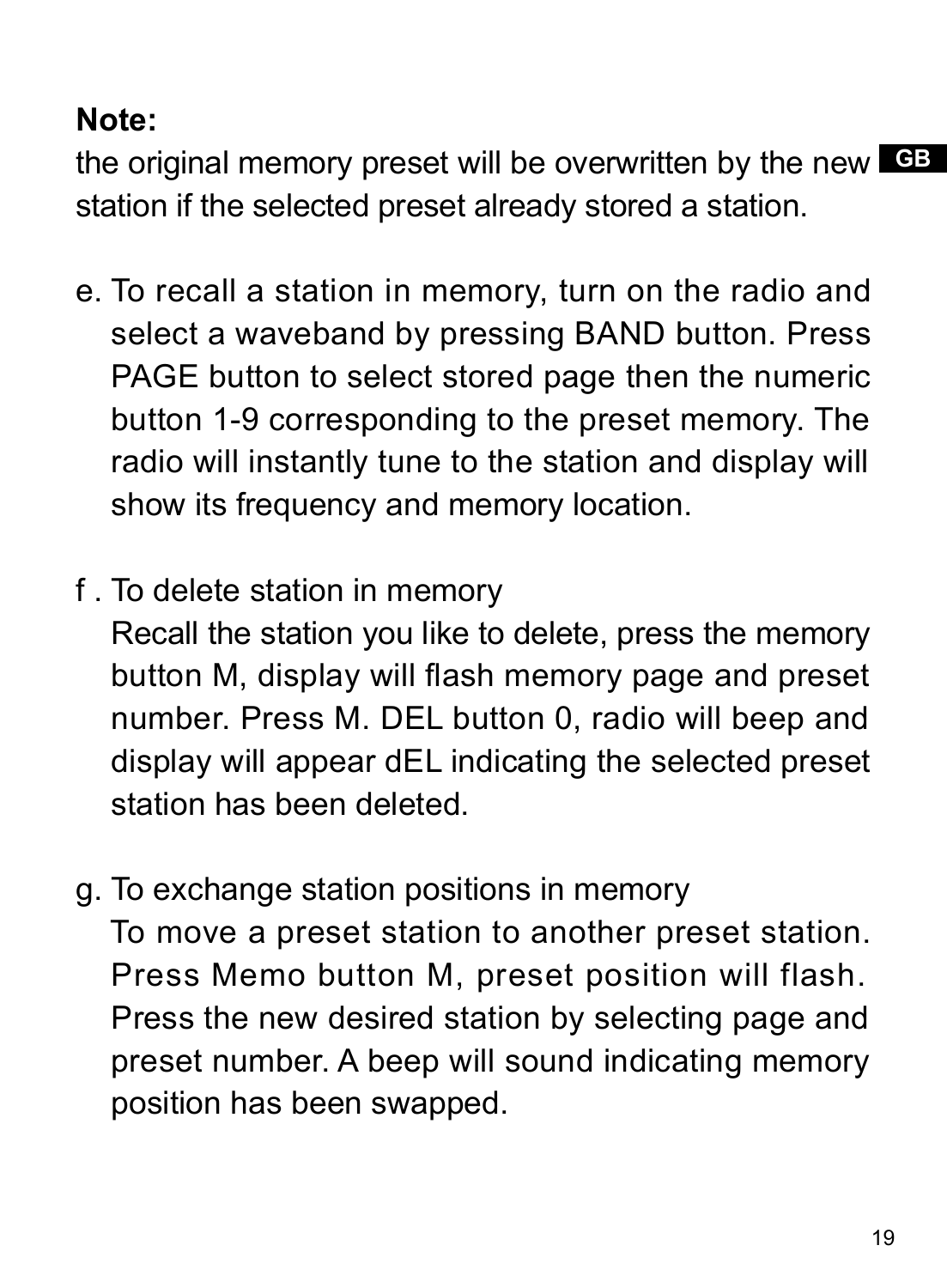## **Select Shortwave meter band-shortwave scan tuning**

In order to shorten shortwave scan tuning time, you can select shortwave meter band. You can refer to below shortwave meter band range.

| <b>SHORT WAVE BAND</b> | <b>FREQUENCY (MHz)</b> |
|------------------------|------------------------|
| 120m                   | $2.300 - 2.495$        |
| 90 m                   | $3.200 - 3.400$        |
| 75 m                   | $3.900 - 4.000$        |
| 60 m                   | $4.750 - 5.060$        |
| 49 m                   | $5.900 - 6.200$        |
| 41 m                   | $7.100 - 7.350$        |
| 31 m                   | $9.400 - 9.990$        |
| 25 <sub>m</sub>        | $11.600 - 12.100$      |
| 21 <sub>m</sub>        | 13.500 - 13.870        |
| 19 <sub>m</sub>        | $15.100 - 15.800$      |
| 16 <sub>m</sub>        | $17.480 - 17.900$      |
| 15 <sub>m</sub>        | 18.900 - 19.020        |
| 13 <sub>m</sub>        | $21.450 - 21.750$      |
| 11 <sub>m</sub>        | $25.600 - 26.100$      |

Turn on the radio and select shortwave band by pressing BAND button. Press and release SW meter band button to cycle through meter band until required meter band is located or press and hold SW meter band button until display flashed METER, Press Tuning UP/ Down button to allocate required meter band. Follow the manual tuning and scan tuning methods as described above to tuning and store the stations.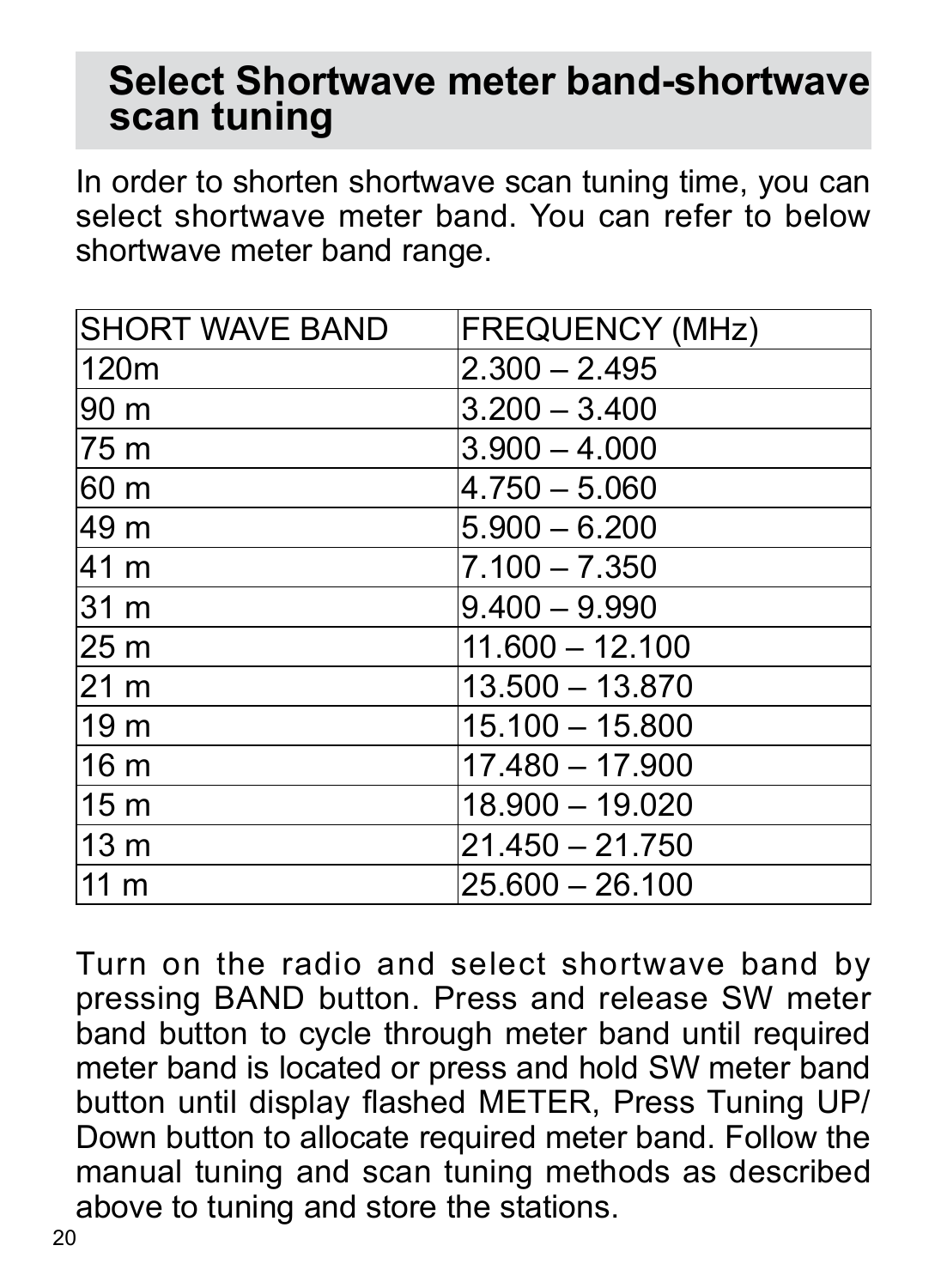## **Menu operation**

**GB** Through the Menu setting, you can adjust tuning settings to achieve tuning ways that you like under different circumstances for best performance.

## **Squelch**

This is normal that background noise or static presents to some degree at different locations. It is best to set the squelch level as low as possible in order not to miss the weak transmissions.

Squelch can be set either radio is on or off. To adjust the squelch level, press and hold Menu button until a beep sounds and display Menu icon appears. Press Squelch button, display SQUELCH will flash. Using the tuning UP/Down buttons to select required squelch level, then press ENTER button to complete the Squelch level setting. The radio will tune and stop at the signals above the squelch threshold only.For example, if you select squelch level at 6, when you tune the radio, it will stop at the stations which signal level are above 6. Initial setting is at OFF.

Squelch level setting should be adjusted separately in different wavebands.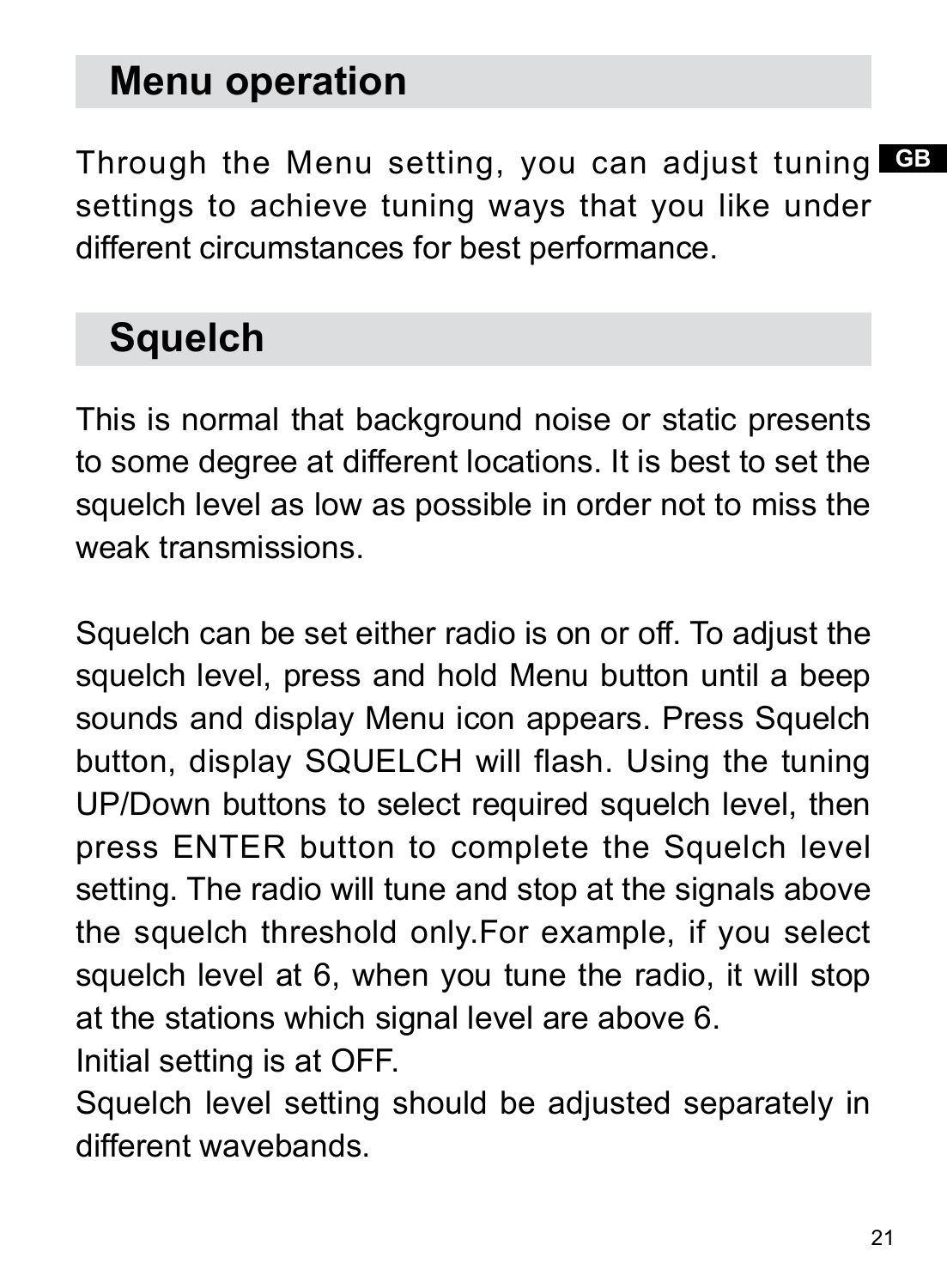# **Tuning Mute (T. MUTE)**

If you prefer to mute the scan noise, you can select Tuning Mute. The initial Tuning Mute is ON for all bands. However for listeners who prefer not to miss any weak transmissions during the tuning, you can disable tuning mute function.

Tuning Mute can be set either radio is ON or OFF. Press and hold Menu button until a beep sounds and display Menu icon appears. Press Tuning Mute button 2, display will first shows ON. Using the tuning UP/Down button to select Tuning Mute ON or OFF, then press ENTER button to complete the setting.

# **Soft Mute (S-MUTE)**

Soft Mute is to reduce background noise during weak signal, however it will also reduce radio reception. The initial setting for Soft Mute is OFF.

Soft Mute can be set either radio is ON or OFF. Press and hold Menu button until a beep sounds and display Menu icon appears. Pressing Soft Mute button, display will appear OFF. Using the tuning UP/Down button to select Soft Tuning ON or OFF, then press ENTER button to complete the setting.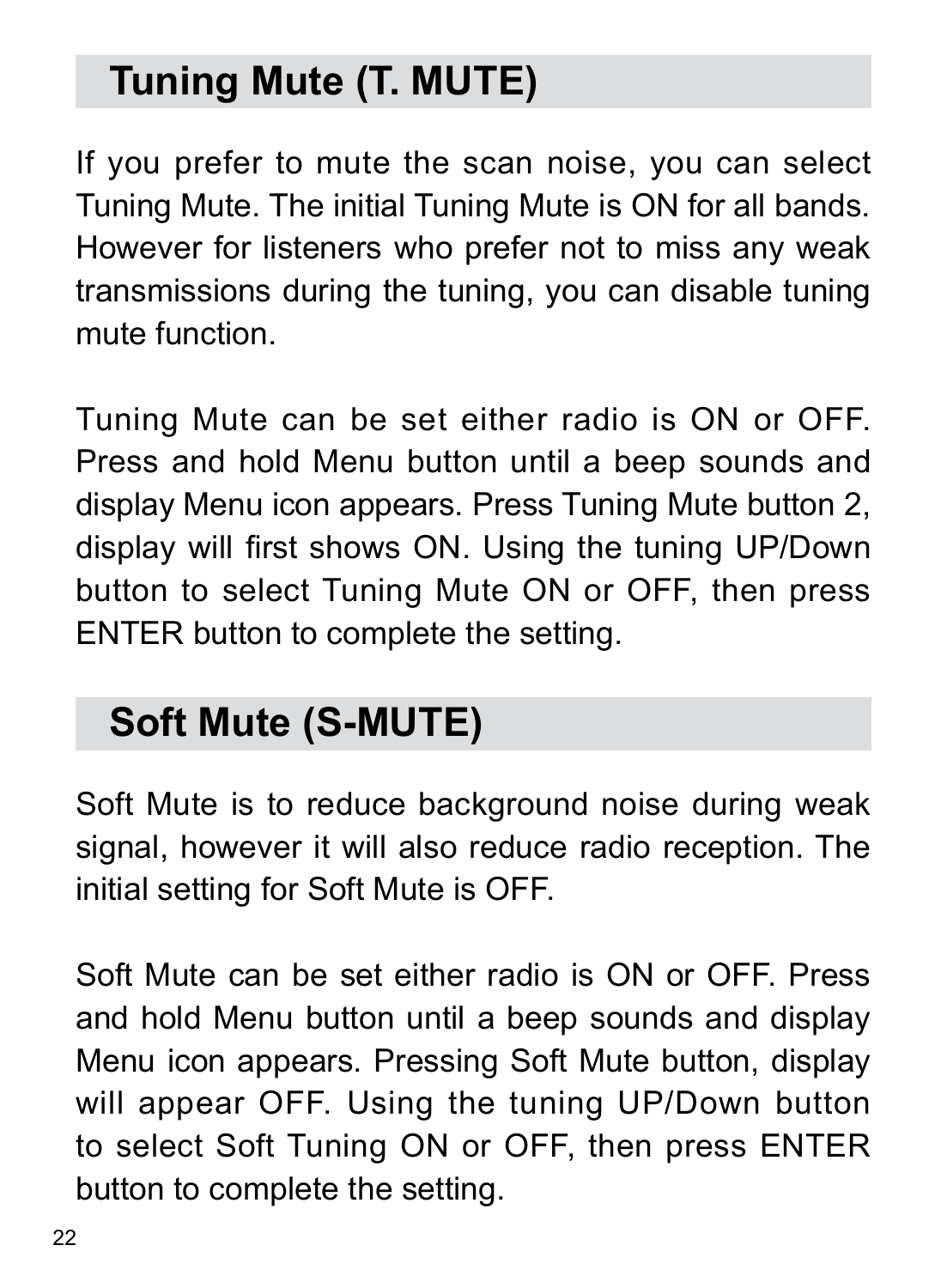# **Change MW (AM) tuning step-9K/10K**

In Europe and most other parts of the world, MW (AM) **GE** tuning step is 9kHz. In Northern and Latin America, MW (AM) tuning step is 10 kHz.

MW (AM) tuning step can be set either radio is ON or OFF. Press and hold Menu button until a beep sounds and display Menu icon appears. Press 9k/10k button, display will appear MW and flash 9 (kHz) or 10 (kHz) for Northern American version. Using the tuning UP/Down button to select 9 or 10, then press ENTER button to complete the setting.

## **Change FM tuning step-STEP**

FM tuning step varies in different countries.

FM tuning step can be set either radio is ON or OFF. Press and hold Menu button until a beep sounds and display Menu icon appears. Press Step button 5, display will appear FM and flash 100 (kHz). Using the tuning UP/Down button to cycle through 100/200/50 (kHz), then press ENTER button to complete FM tuning step setting.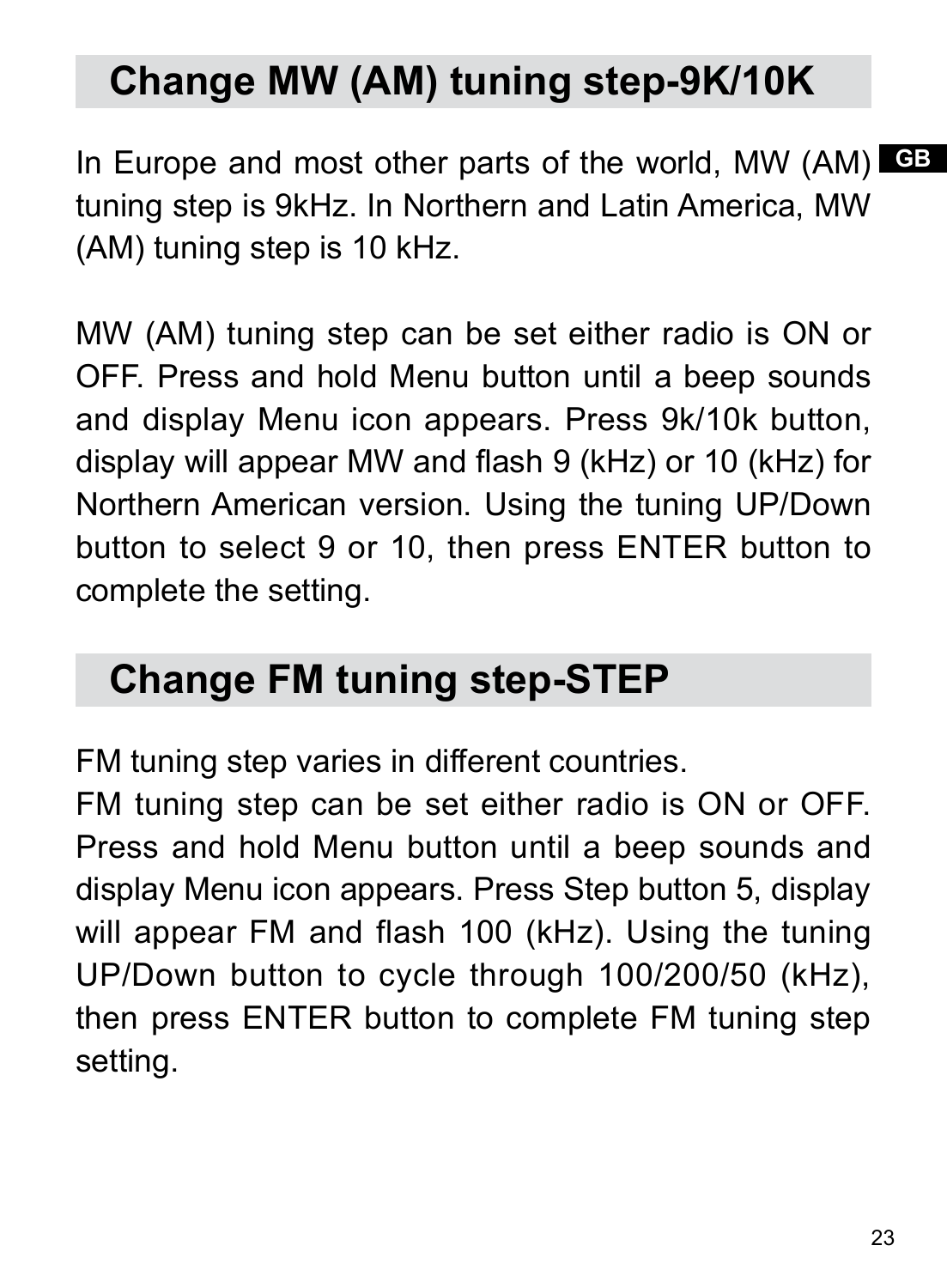# **Set the AGC (auto gain control)**

In AM band (MW and SW), if the volume level changes too rapidly during listening, you can delay the responding by setting AGC IF (intermediate frequency) gain

- 1. AGC is for AM (MW/SW) only
- 2. AGC function is set the IF(intermediate frequency) gain, it has 3 selection by 50db/auto/30db
	- 2-1 "Auto" selection is the defaulted AGC level which has a balanced gain for reception, recommended set on auto for general purpose.
	- 2-2 select 50 db to have a higher IF gain than the "auto", it can amplitude weak signal 10dB more than auto, the background noise will be enlarged, but easy to make the signal saturate under a stronger signal. In addition the soft mute may not be active because of more background noise.
	- 2-3 choose 30db to have a lower IF gain then the "auto", once if you prefer to receive the stronger signal only, reducing the IF gain is able to reject the weak signal and background noise.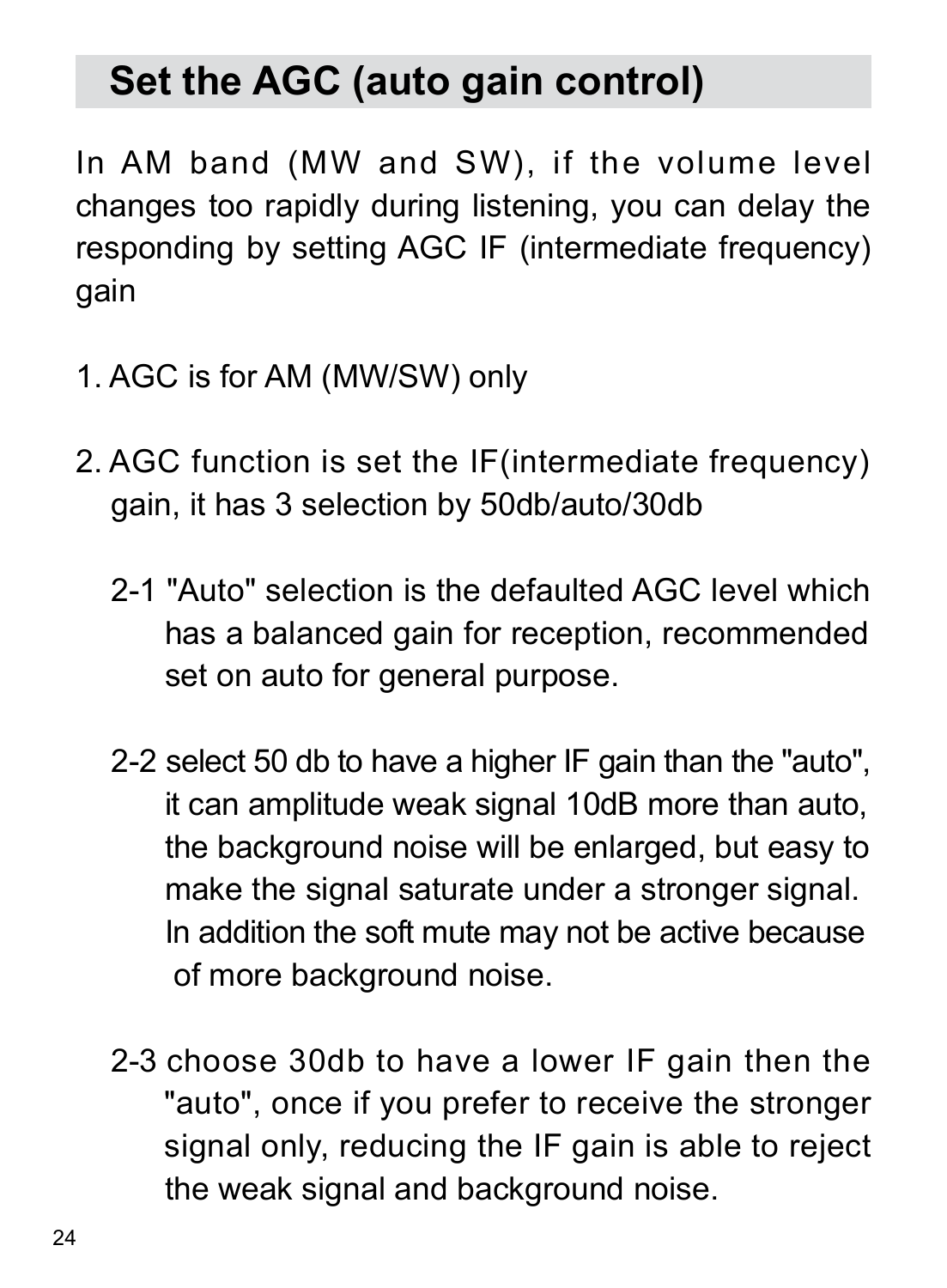# **Auto clock time adjustment by RDS-CT**

You can enable auto clock time adjustment by RDS **G**B (Radio Data System) CT function. Clock time can be automatically adjusted by FM RDS station.

#### **Note:**

RDS function is mostly available in European countries and part of Northern America area.

To enable or disable RDS-CT function, Either radio is ON or OFF, press and hold Menu button until a beep sounds and display Menu icon appears. Press CT button 7, display will show OFF (disable CT function). Using the tuning UP/Down button to cycle through ON and Off, then press ENTER button to complete CT enable or disable setting.

### **Note:**

- 1) If the clock time was not auto adjusted within 24 hours, the CT icon will disappear.
- 2) If clock time from local RDS station is not always correct, you should consider to disable RDS-CT function.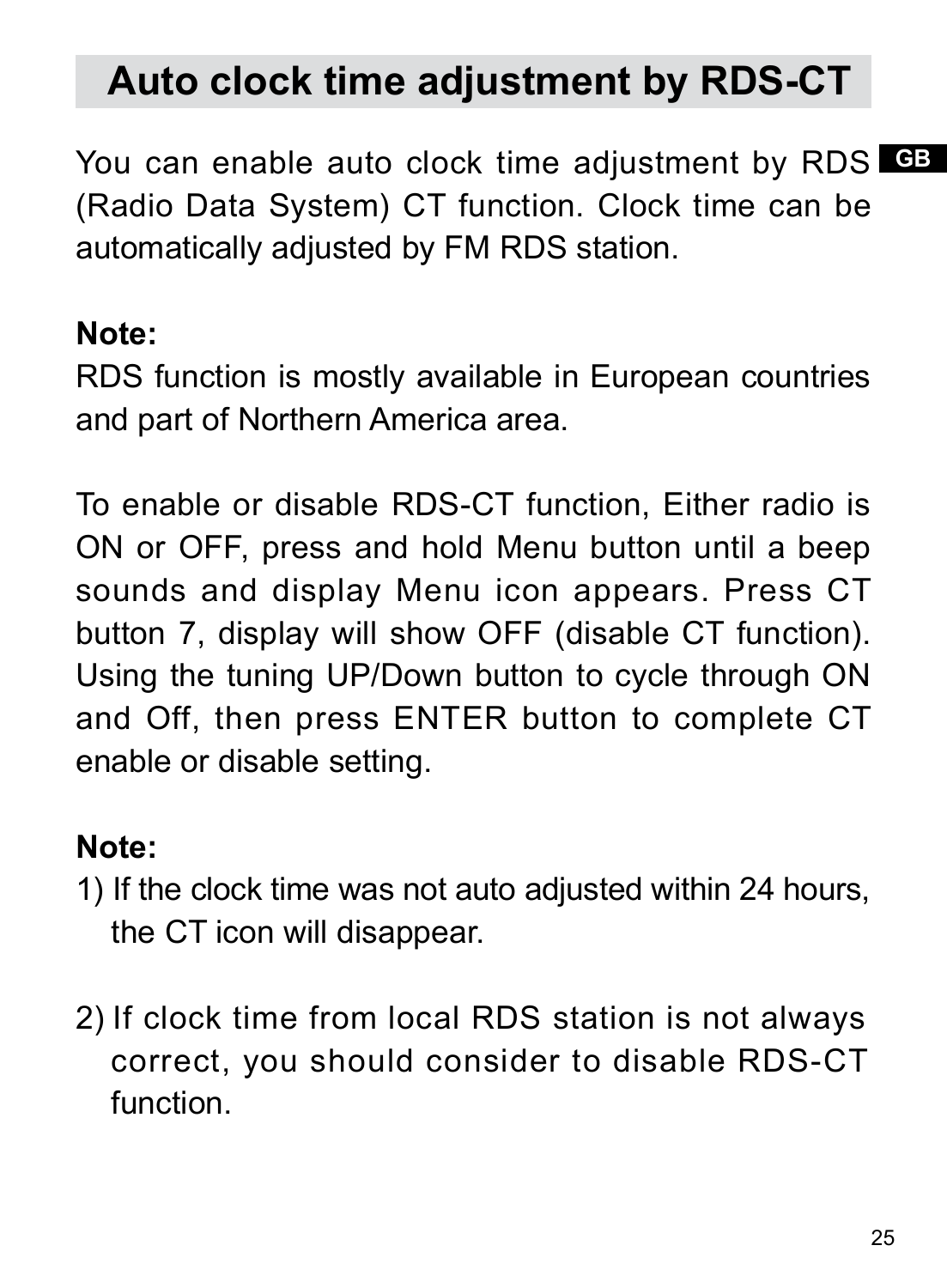# **12/24 hour format**

To set 12/24 hour format, either radio is ON or Off, press and hold Menu button until a beep sound and display Menu icon appears. Press 12/24H button to cycle through 12 and 24 Hour format, press ENTER button to complete 12 or 24 hour format setting.

## **Display illumination time**

Press LIGHT button to switch on and off display illumination.

The radio can set display illumination time after last operation for convenience and battery power saving.

Either radio is ON or OFF, press and hold Menu button until a beep sounds and display Menu icon appears. Press LIGHT button, display will flash OFF. Press tuning UP and Down button to cycle through OFF/10 SEC/20 SEC/ON. Press ENTER button to complete display illumination time button.

## **Check software version**

Either radio is ON or Off, press and hold Menu button until a beep sounds and display Menu icon appears. Press button 0 to check software version e.g. 1.53. It is for factory production purpose only.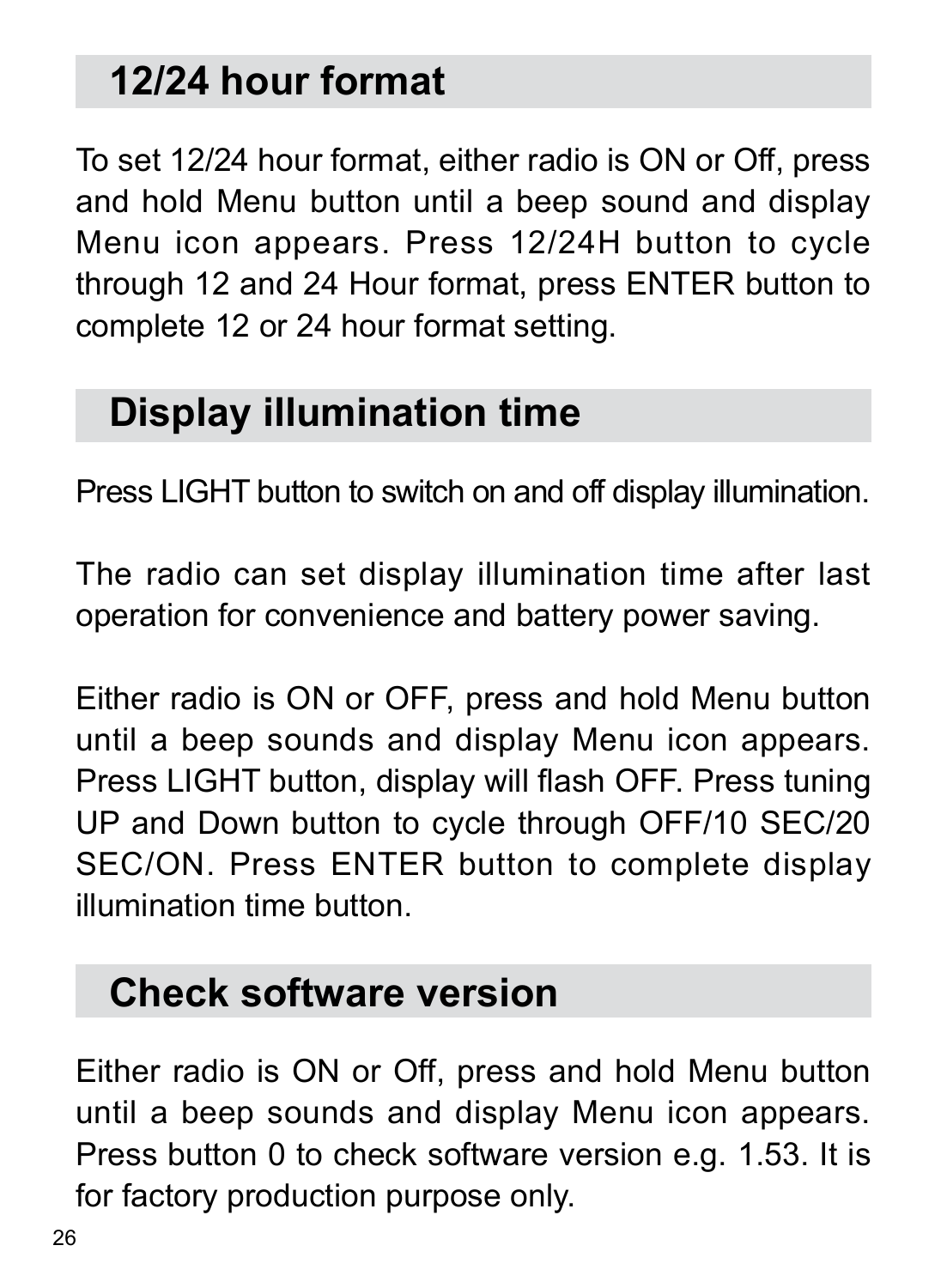# **Bandwidth selection (B-W)**

- 1. Narrow bandwidth can get lower noise and higher GB sensitivity while wide bandwidth can bet better frequency response under stronger RF signal.
- 2. The filtering bandwidths are listed on below table. While receiving FM RDS station, the bandwidth will be automatically adjusted to wide bandwidth

| <b>Bandwidth</b> | FM               | <b>SW</b> | <b>IMW (AM)</b> |
|------------------|------------------|-----------|-----------------|
| Wide             | 110 <sub>k</sub> | 4k        | l6k             |
| Normal           |                  | 2k        | 3k              |
| <b>Narrow</b>    | 85k              | 1k        | 1.8k            |

3. While radio is on, select required waveband, press B-W button to cycle through Bandwidth from wide, normal (for SW and MW wavebands only) and narrow. On display, bandwidth icons will change accordingly and you can fell the difference on the noise and reception while changing the bandwidth.

# **Local/DX**

When listening to AM/SW/FM broadcasting, this switch adjusts the receiver's sensitivity.

When you listen to a strong station and the signal is slightly distorted, set the switch to the LOCAL position for best reception. For normal or weak stations, set the switch to the DX position for maximum sensitivity.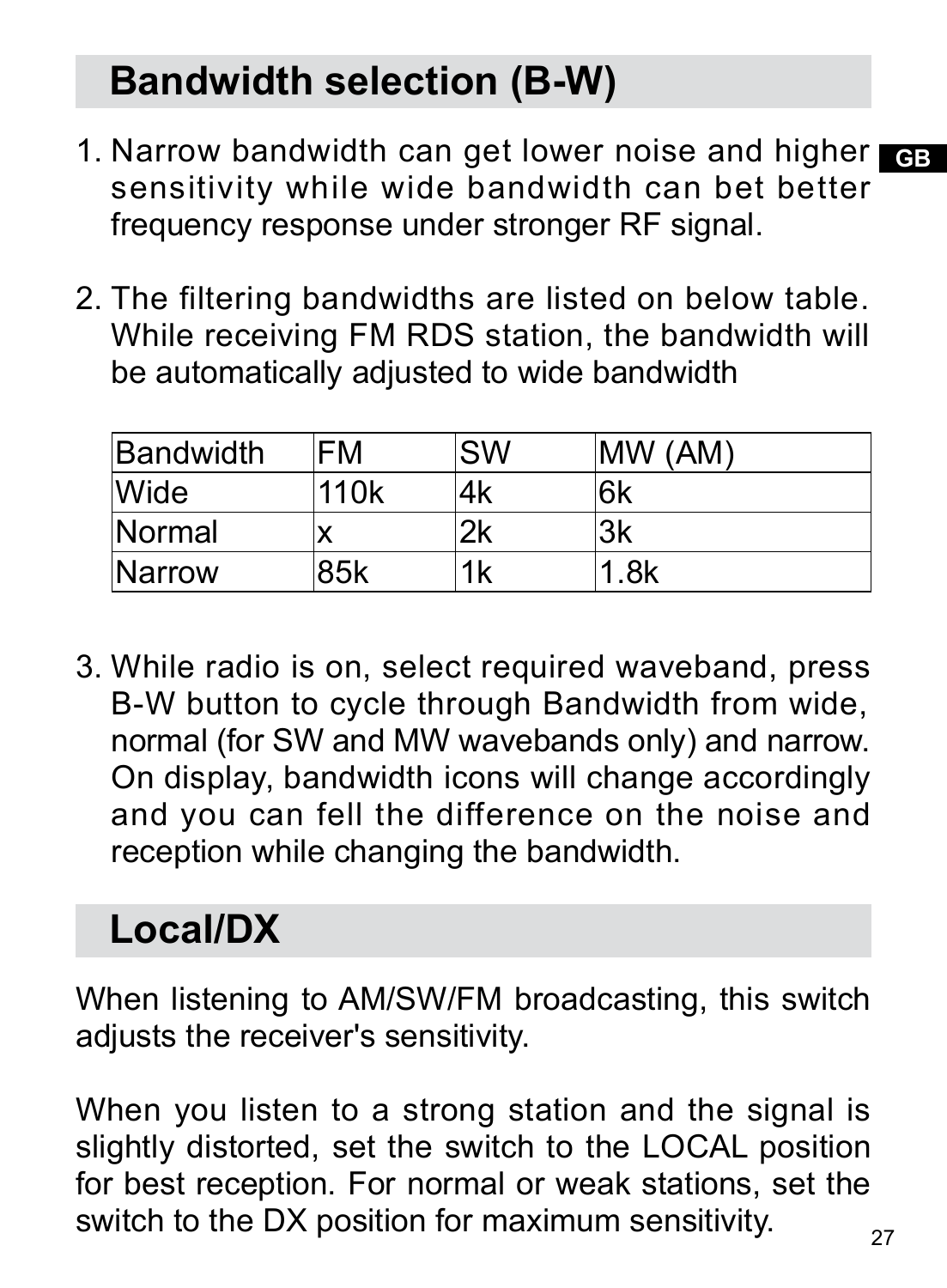# **Fine Tune**

When radio is on, waveband is selected. Press FINE TUNE button to allow 1 kHz tuning step for MW/SW wavebands and 10 kHz for FM band, display will appear FINE TUNE. Press FINE TUNE button again to cancel fine tune setting, display FINE TUNE will disappear and radio will be back to normal tuning step.

## **Tone control (News/Normal/Music)**

You may adjust tone performance according to radio program you are listening. Switch News/Normal/Music knob to NEWS for listening to news program or AM band to reduce hiss noise from the background.Switch to MUSIC for listening to music program. For normal listening, set the switch to Normal mode.

## **FM Stereo/Mono switch**

To listen to FM stereo broadcasts, tune to the required station, plug in headphones and set the FM ST. MO switch located on the left hand side of the radio to the ST. (stereo) position. If the station being received is weak and some hiss may be audible, to reduce the hiss, set the switch to the MO. (mono) position to mono reception.

#### **Note:**

FM stereo is only available via earphones.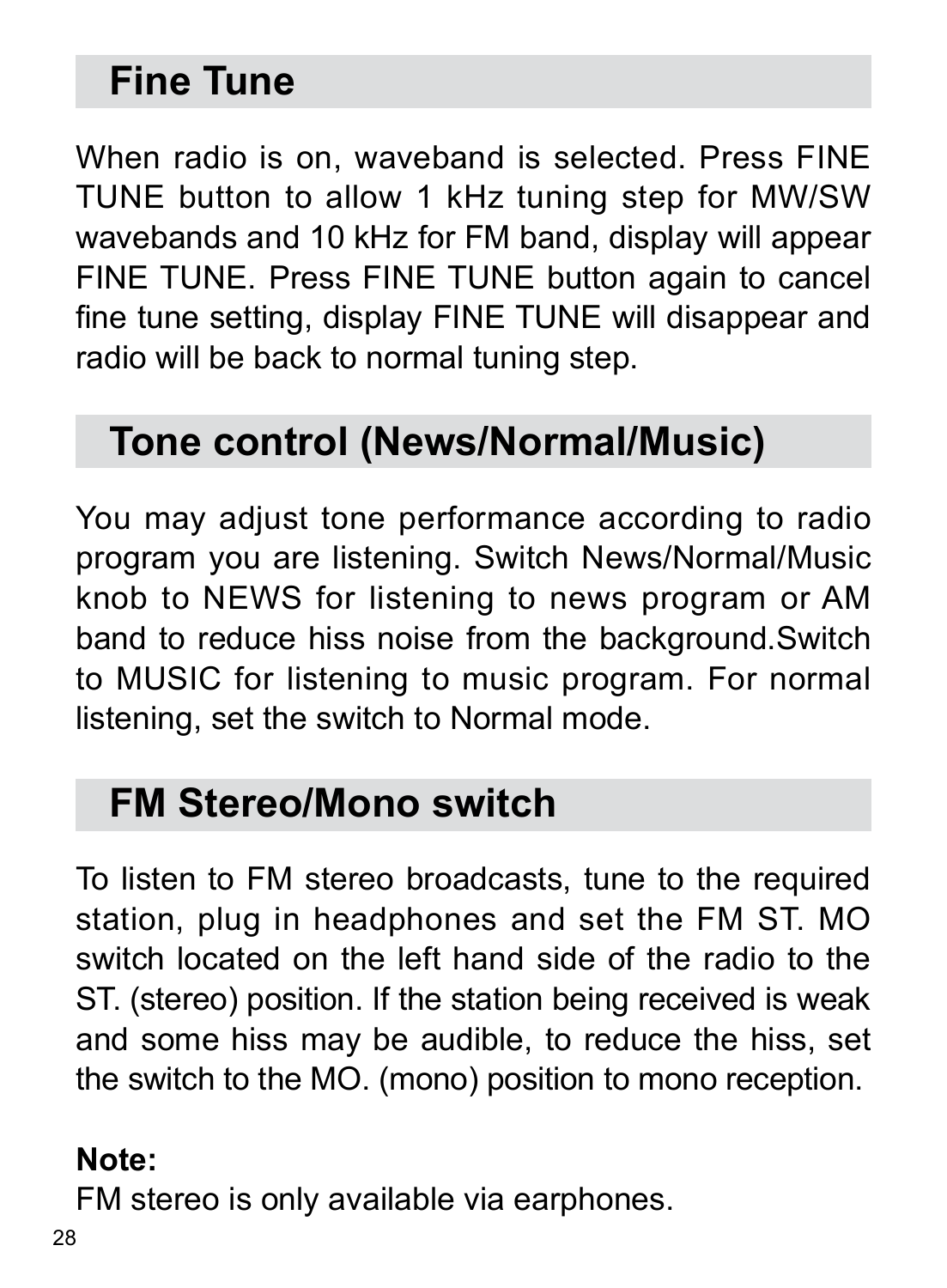## **Headphones**

Headphones for use with this radio should be stereo GB and fitted with a 3.5mm stereo jack plug. Insert the headphone plug into the socket marked on the left hand side of the radio. When the headphones are plugged in, the loudspeaker is automatically disconnected.

#### **Note:**

before inserting the headphone, make sure radio volume is set to minimum to avoid damage to the ears.

### *IMPORTANT:*

Excessive sound pressure from earphones and headphones can cause hearing loss.

## **Lock Switch**

The lock switch is used to prevent unintentional operation of the radio.

Set the LOCK switch located on the bottom side of the radio to the ON position. The Lock symbol will appear in the display with a beep. The power and all other buttons will be disabled. This will prevent accidental operation when the radio is packed in a suitcase or carrying pouch. To release the LOCK, move the LOCK switch to OFF position, the LOCK symbol will be removed from the display.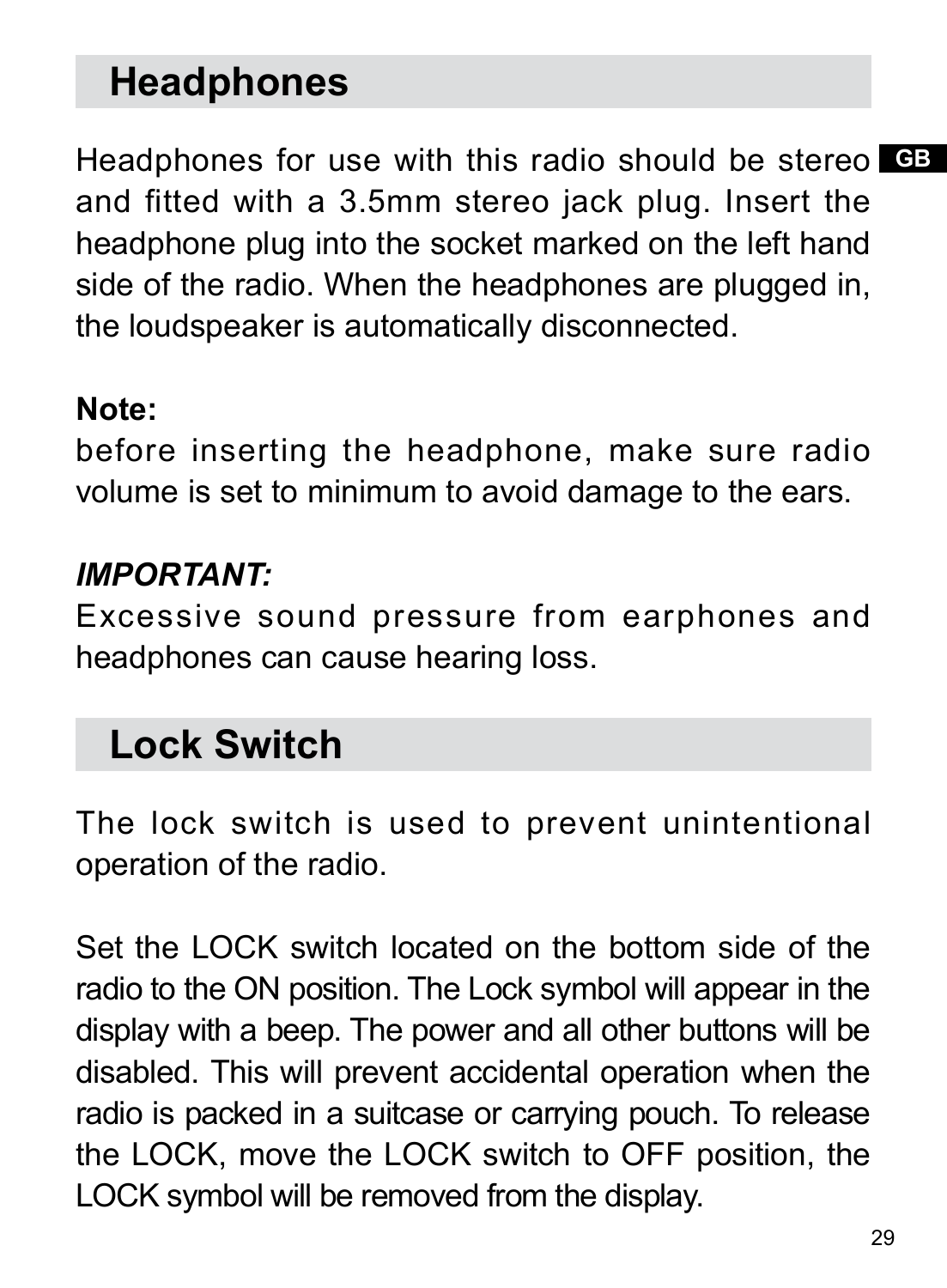# **RESET/Trouble shooting**

If the radio fails to operate correctly or some digits on the display are missing or incomplete, carry out the following procedures.

- 1. Remove the batteries from battery compartment.
- 2. With the aid of a suitable implement (e.g. the end of a paper clip or pen), press and hold the reset button located in the battery compartment for a few seconds.

# **Specification**

### **Frequency coverage**

FM: 87.50-108 MHz or 76-108 MHz or 76-90 MHz or 64-108 MHz varies from market. MW (AM): 520-1710 kHz (for countries using 10 kHz tuning step) 522-1710 kHz SW: 2.3-26.10 MHz

#### **Power:**

Battery:UM-3 (AA, LR6) x 4 alkaline batteries or NiMH rechargeable batteries of equivalent DC-IN: AC 7.5V 0.7A (EU) DC 7.5 V 0.7A (USA) Speaker: 2.5 inches 3 Watt, 8 ohm